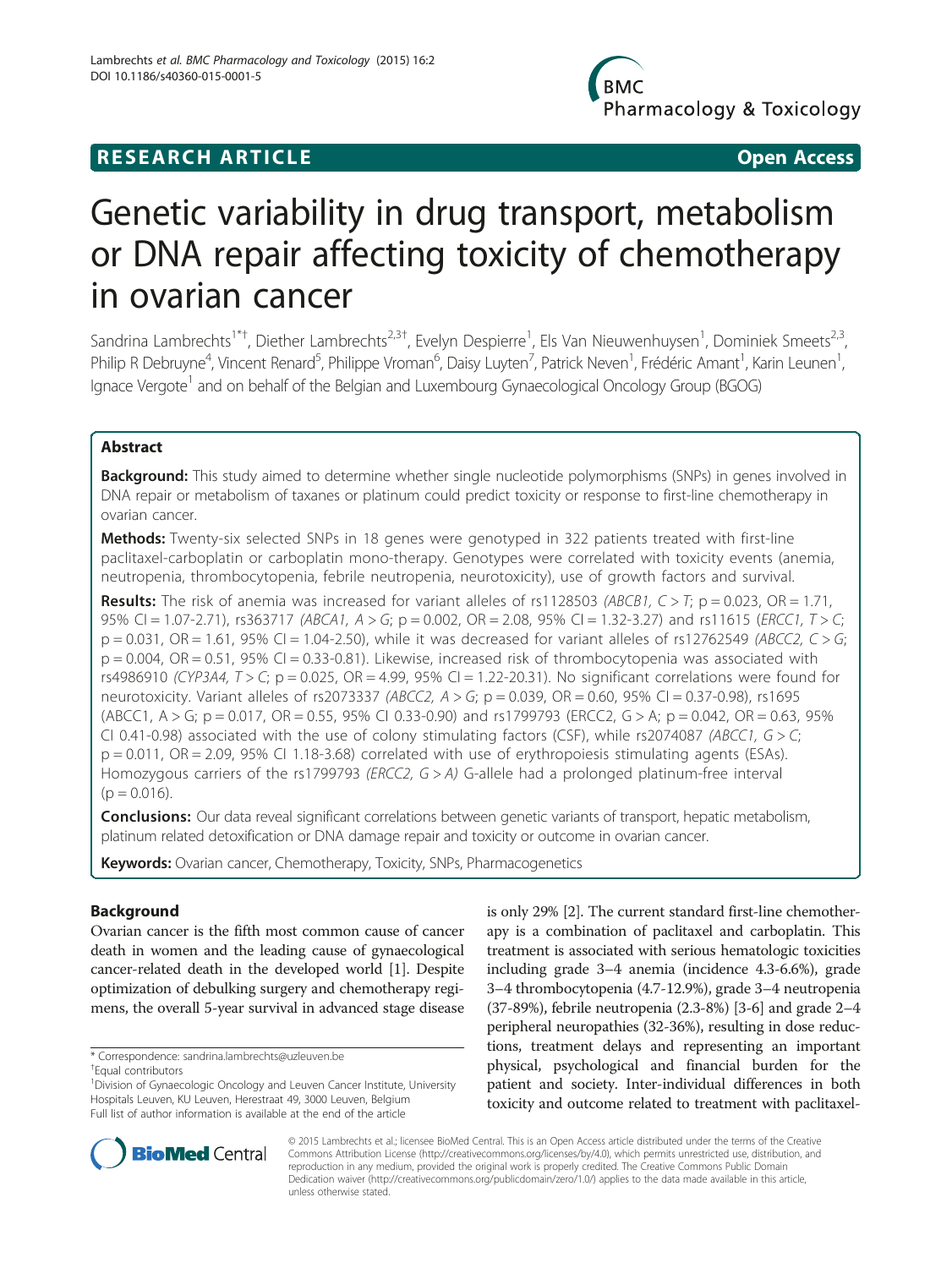carboplatin are reported. A few patient-related risk factors for toxicity have been identified, such as elderly age (≥65 years), poor performance status and poor nutritional status [[7\]](#page-11-0). Furthermore, tumor-related factors including advanced stage at diagnosis, high-grade serous disease and residual tumor after debulking surgery are associated with poor survival. Genetic variability represents another potential factor explaining this inter-individual variability.

Genes related to drug transport, metabolism, detoxification and DNA repair could influence the cytotoxic effects associated with chemotherapy, including those involved in the transport (e.g., ABCB1, ABCC1, ABCC2, ABCG2, and SLCO1B3) [[8-](#page-11-0)[24\]](#page-12-0), hepatic metabolism (CYP3A4, CYP3A5, CYP2C8, CYP1B1) [[8-](#page-11-0)[12,14,18,25](#page-12-0)-[27](#page-12-0)] and pharmacodynamics (e.g., MAPT, TUBB, TP53) [[28,29\]](#page-12-0) of paclitaxel. Likewise, genes involved in detoxification (e.g., GSTP1, GSTT1, GSTM1) [[30-33\]](#page-12-0) and base-excision DNA repair (e.g., *ERCC1*, *ERCC2*, *XRCC1*) [[34,35](#page-12-0)] have previously been linked with cytotoxicity of platinum agents. In particular, genetic variants in these genes, which generally are supposed to reduce the function of the affected gene, have been proposed to underlie the inter-individual differences in chemotherapy related hematologic and neurotoxicity. Likewise, variants in other genes, including SLC12A6, SERPINB2, PPARD and ICAM have been proposed to contribute to chemotherapyinduced peripheral neurotoxicity [[36\]](#page-12-0). Most studies identifying these candidate genes, however, have been performed in small study populations and were limited to testing only a few variants. Consequently, most of the reported associations have failed to be replicated in subsequent largescale validation studies. Furthermore, most studies did not correlate genotypes with detailed clinical toxicity data.

In the current study, we therefore aimed to assess prior associations for 26 selected genetic variants in 18 genes, in a large cohort of 322 ovarian cancer patients treated with paclitaxel-carboplatin combination therapy or carboplatin mono-therapy of whom detailed clinical toxicity data were available.

#### Methods

#### Study population

All ovarian cancer patients presenting in participating hospitals of the Belgian and Luxembourg Gynaecological Oncology Group (BGOG) were recruited for this study. Collection of germ-line DNA and baseline patient characteristics were collected for each patient. Disease characteristics were recorded after histologic examination with registration of tumor stage according to the International Federation of Gynecology and Obstetrics (FIGO) classification, residual disease after debulking surgery, measurement of tumor size on computed tomography (CT) scans and determination of cancer antigen 125 (CA125) before, during and after chemotherapy. Response to treatment

and disease progression were evaluated based on radiologic examination according to the Response Evaluation Criteria in Solid Tumors Group (RECIST) criteria [[37](#page-12-0)]. Paclitaxel was administered at a starting dose of 175 mg/ $m^2$  and carboplatin at a starting area under the plasma concentration-versus time curve (AUC) of 5–7 mg/ml/min, with possible dose reductions after the occurrence of severe toxicity. During treatment, the use of erythropoiesis stimulating agents (ESAs) and colony stimulating factors (CSFs) was conform to uniform institutional standards; ESAs are given during treatment with chemotherapy in symptomatic patients with a hemoglobin level below 11 g/dl while CSFs are given if (1) neutropenia grade 4 (ANC <500/mm<sup>3</sup>) together with fever >  $38^{\circ}$ C or (2) neutropenia grade 4 (ANC < 500/mm<sup>3</sup> ) during minimum 5 consecutive days. Toxicity during chemotherapy was systematically and routinely scored according to the Common Terminology for Adverse Events (CTCAE) version 4.0. Hematological toxicity was scored based on routinely performed weekly complete blood counts during treatment and before each cycle to determine the nadir of anemia, neutropenia and thrombocytopenia of each administered cycle, neurotoxicity was scored at each clinical-physical examination before each cycle. The scored toxicities for each patient together with all events of neutropenic fever and use of growth factors were systematically recorded in medical electronic records and for the purpose of the present study retrospectively collected by two independent investigators. The highest grade of toxicity over all courses within a patient was reported, if weekly performed blood counts were not available for each administered cycle or if neurotoxicity was not scored for every cycle, the patient was excluded from the analysis. The primary objective of this study was the correlation of genetic variation with the occurrence of hematologic toxicity or neurotoxicity in patients treated with first-line carboplatin with or without paclitaxel. Secondary objectives included the relation between genetic variation and the need for growth factors during treatment with chemotherapy, platinum-free interval (PFI) defined as the time between the last first-line platinum dose and progression, and overall survival (OS). Analyses for PFI and OS were performed in the population receiving a combination of carboplatin and paclitaxel ( $n = 266$ ) with exclusion of the more favorable prognostic population receiving carboplatin alone, based on clinical prognostic parameters such as FIGO stage, tumor grade and histological subtype. All included patients provided written informed consent before enrollment. The Medical Ethics Committee of the Leuven University Hospitals approved the study (ML6541), serving as central site with the authority to approve the study for all participating sites.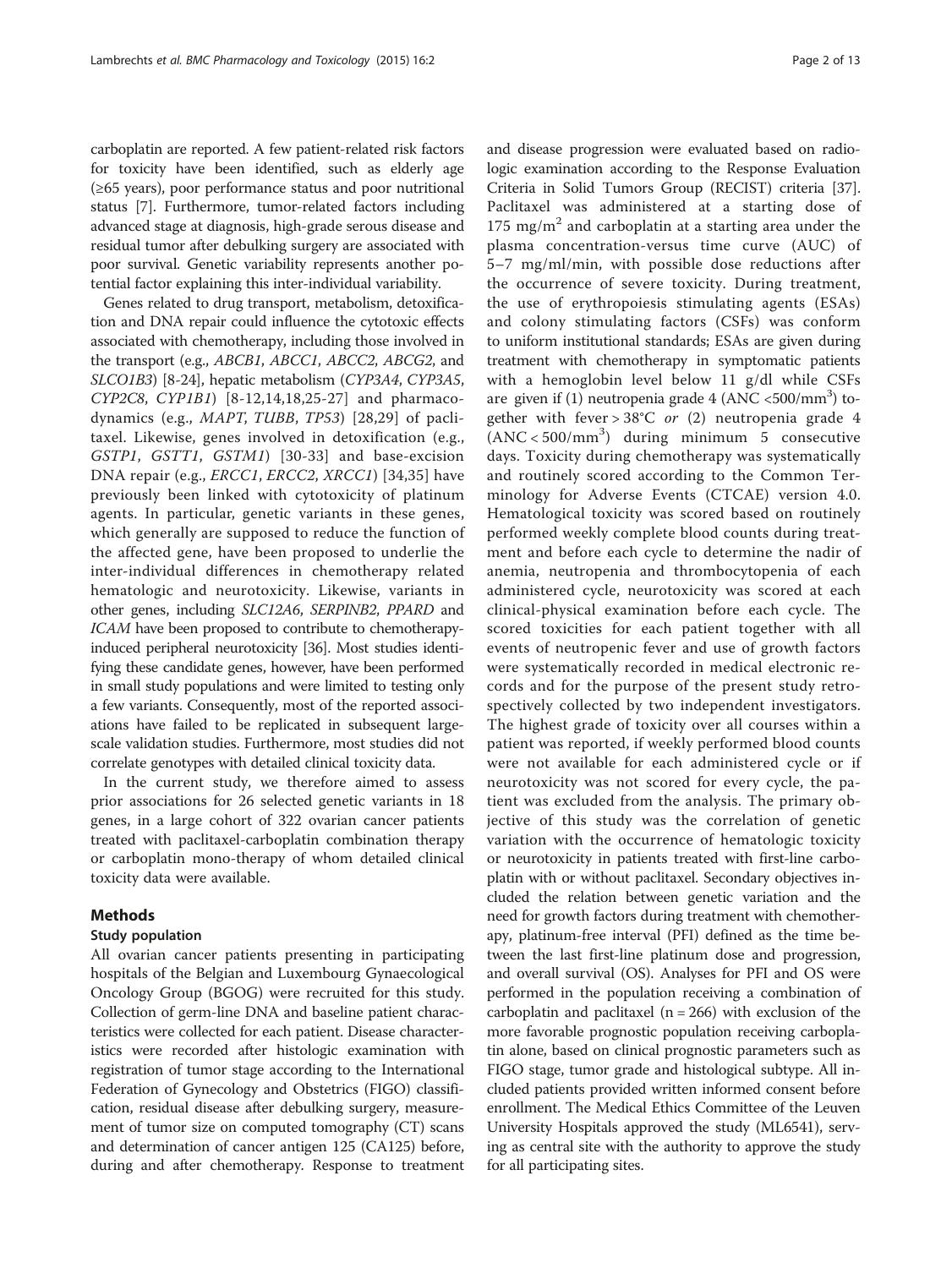#### Genotyping

We performed an extensive literature search before start of enrolment to identify genes associated with treatment outcome or toxicity after platinum and/or paclitaxel administration [\[8](#page-11-0)-[34](#page-12-0),[36](#page-12-0)]. We then selected common missense or synonymous mutations in these genes, as well as a number of SNPs that were located in the promoter region of these genes, but have previously been correlated with toxicity after platinum. In addition, we selected 5 additional SNPs previously associated with thalidomide-related neuropathy to investigate their role in repair mechanisms and inflammation in the peripheral nervous system leading to altered neurotoxicity, rather than having a thalidomide-specific contribution to correlated neurotoxicity [\[36\]](#page-12-0). Genomic DNA was extracted from the leucocyte fraction of whole blood samples (Qiagen DNeasy blood and tissue kit). All selected SNPs were genotyped using Sequenom MassARRAY technology (Sequenom Inc., CA, USA), as reported previously [\[38](#page-12-0)]. Overall 26 SNPs in 18 genes (Table [1\)](#page-3-0) were genotyped with an individual call rate >95% and an overall success rate >98.5%. We genotyped 15 duplicate samples revealing a genotype accuracy exceeding 99%.

#### Statistical analysis

We calculated median values and inter-quartile ranges for all continuous variables, while frequencies and percentages were calculated for categorical variables. Genotype frequencies were tested for Hardy-Weinberg equilibrium using a 1°-of-freedom  $\chi$ 2-test and considered significant at  $P < 0.05$ . Each of the variants were correlated with toxicity events (i.e., the primary objective) using binary logistic regression, while assuming an additive genotypic model. Per-allele odds ratios (OR) and their respective 95% confidence intervals (CI) are reported. Regression analyses were performed without correction for covariates and after correction for relevant covariates, including age and BMI at the time of treatment, dose of carboplatin per cycle (AUC), number of administered cycles and treatment regimen (paclitaxel/ carboplatin versus carboplatin alone). For anemia, an additional covariate was included, i.e., use of ESAs, whereas for neutropenia and febrile neutropenia, use of CSFs was included as an additional covariate. Secondary objectives, PFI and OS, were analyzed for 26 variants using Coxregression analysis, adjusted for age at diagnosis only or fully adjusted for age at diagnosis, FIGO stage, tumor grade, tumor histology and residual disease after debulking surgery and PFS and OS estimates were calculated using Kaplan-Meier method. Additionally, we investigated which of the variants could predict the need for ESAs or CSFs during treatment. All tests were two-sided and statistical significance was set at  $p = 0.05$ . The Bonferroni p-value threshold correcting for the multiple testing of 26

SNPs was p < 0.0019. Statistical analyses were performed using SPSS version 19 (SPSS for Windows, Rel. 19.0.0. 2010. Chicago, Illinois, USA: SPSS Inc.)

## Results

#### Study population

Between January 2009 and December 2011 (pre-specified period of 2 years), we recruited 322 ovarian cancer patients treated with 3–6 cycles paclitaxel-carboplatin combination therapy ( $n = 266$ ) or 3–6 cycles carboplatin mono-therapy (n = 56) (Additional file [1](#page-11-0): Figure S1). Of all recruited patients, 99% was Caucasian (Table [2](#page-5-0)). Hematological toxicity was analyzed in 290 patients, after exclusion of patients for which weekly blood examinations were not available  $(n = 32)$ . For neurotoxicity, 56 patients treated with carboplatin monotherapy were excluded since the incidence of sensory neuropathy was significantly lower in this population ( $p < 0.001$ ). One patient with pre-existing sensory neuropathy before start of chemotherapy was additionally excluded, bringing the total number of patients eligible up to 265. For the secondary objectives, PFI and OS, all patients treated with paclitaxel-carboplatin (n = 266) were included. Patient, disease and toxicity characteristics are summarized in Table [2.](#page-5-0) Briefly, grade 3–4 anemia was present in 57 patients (19.7%), grade 3–4 thrombocytopenia in 57 patients (19.7%), grade 4 neutropenia in 202 patients (69.7%), whereas only 23 patients (7.9%) presented with grade 3–4 febrile neutropenia. In the group of patients selected for neurotoxicity analysis, 48 patients (18.1%) developed grade 2–3 sensory and none motor neuropathy following combination treatment with paclitaxel-carboplatin. Minor allele frequencies (MAF) were similar to those reported previously in Caucasians and adhered to Hardy-Weinberg equilibrium. Allele frequencies of all genotyped SNPs are shown in Additional file [2](#page-11-0): Table S1.

# Association with anemia, thrombocytopenia, neutropenia and sensory neuropathy

Among the 290 patients eligible for the hematological toxicity analysis, we observed significant associations for 5 variants (Table [3](#page-7-0)). In particular, rs1128503  $(ABCB1, C > T)$ , rs12762549  $(ABCC2, C > G)$ , rs363717 (*ABCA1*,  $A > G$ ) and rs11615 (*ERCC1*,  $T > C$ ) were significantly associated with grade  $3-4$  anemia (p = 0.035, OR 1.58; p = 0.005, OR 0.55; p = 0.001, OR 1.31 and p = 0.024,  $OR = 1.58$ ). After correction for relevant covariates (as explained in the statistical methods), these variants were still significantly associated with toxicity ( $p = 0.023$ , OR 1.71; p = 0.004, OR 0.51; p = 0.002, OR 2.08; and p = 0.031, OR 1.61 respectively). Another variant rs4986910 (CYP3A4,  $T > C$ ) correlated with thrombocytopenia grade 3-4, before and after correction for relevant covariates ( $p = 0.012$ , OR 5.61 and p = 0.025, OR 4.99 respectively; Table [3](#page-7-0)).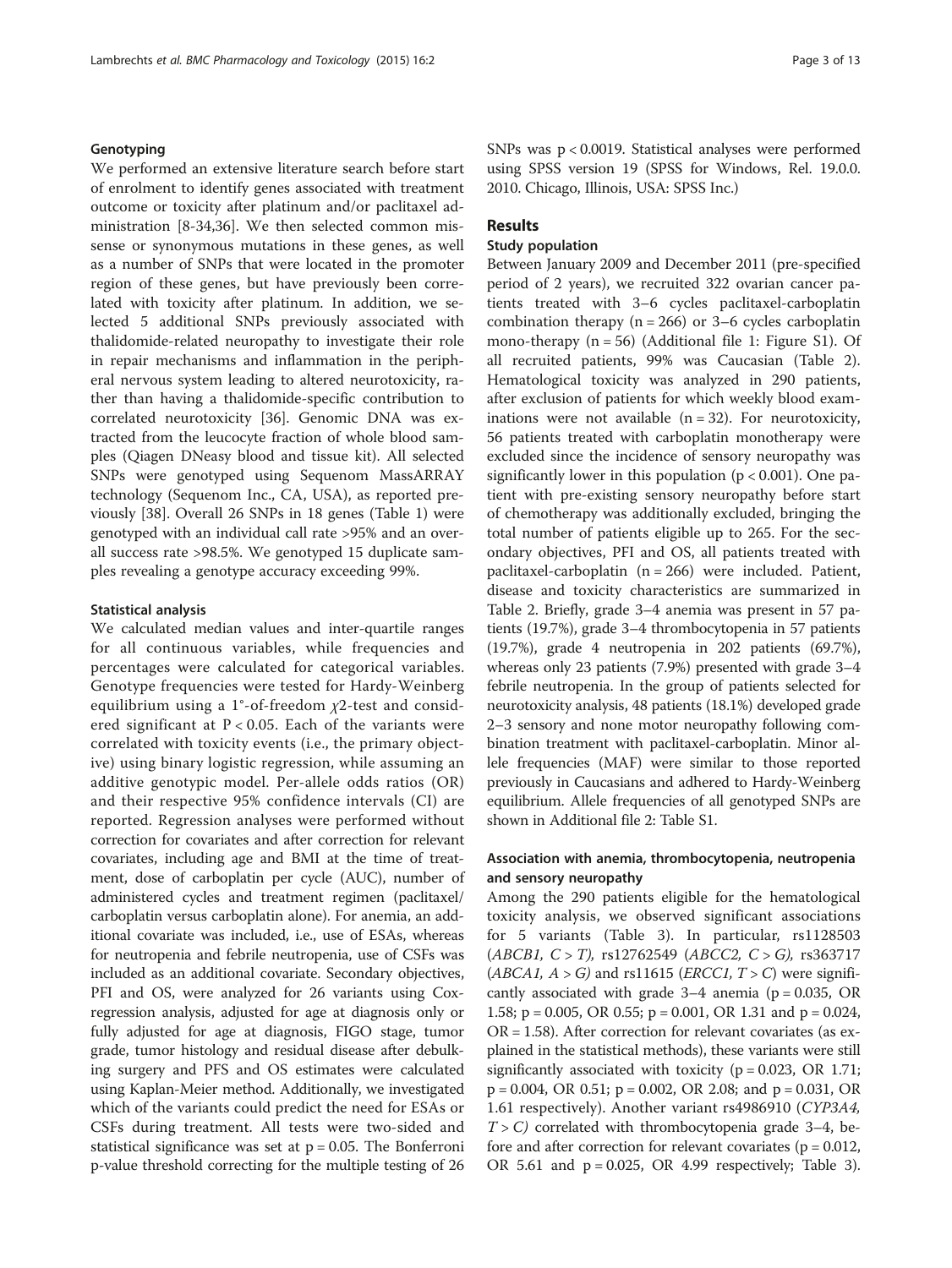| Gene              | Name                                                             | Function of the gene<br>product                                                                              | Variant allele (rs number,<br>nucleotide, amino acid change) | Effect of the polymorphism on<br>the toxicity or clinical outcome                                                                                                                                                   |
|-------------------|------------------------------------------------------------------|--------------------------------------------------------------------------------------------------------------|--------------------------------------------------------------|---------------------------------------------------------------------------------------------------------------------------------------------------------------------------------------------------------------------|
| ABCB1             | Multidrug resistance 1,<br>P-glycoprotein                        | ATP binding membrane<br>transporter implicated in                                                            | rs1128503, c.1236C>T, Gly412Gly                              | Homozygous carriers of the variant<br>allele: docetaxel clearance decreased [9].                                                                                                                                    |
|                   |                                                                  | efflux of cytotoxic agents                                                                                   | rs1045642, c.3435C>T, lle1145lle                             | Variant allele carriers: more pronounced<br>neutrophil depression following treatment<br>with paclitaxel $\pm$ carboplatin [18] and<br>increased AUC of the paclitaxel<br>metabolite 3'-p-hydroxypaclitaxel [8].    |
|                   |                                                                  |                                                                                                              |                                                              | Homozygous carriers of the variant<br>allele: decreased risk of neutropenia<br>and neurotoxicity [11]                                                                                                               |
|                   |                                                                  |                                                                                                              |                                                              | No correlation was found with<br>pharmacokinetics, toxicity or outcome<br>in OC patients in different other studies<br>$[9,10,12,13,15,17]$ .                                                                       |
|                   |                                                                  |                                                                                                              | rs2229109,c.1199G>A, Ser400Asn                               | Variant allele carriers: correlation with<br>in vitro resistance to paclitaxel [22].                                                                                                                                |
| ABCC1             | Multidrug resistance-<br>associated protein 1                    | ATP binding membrane<br>transporter implicated in<br>efflux of cytotoxic drugs                               | rs2230671, c.4002G>A, Ser1334Ser                             | In vitro evidence: over-expression of<br>ABCC1 protein has been associated<br>with a low degree of resistance to<br>paclitaxel [23].                                                                                |
|                   |                                                                  |                                                                                                              | rs2074087, c.2284-30G>C                                      | No correlation of variants in rs2230671<br>and rs2074087 with toxicity and outcome<br>after platinum/taxane treatment in OC<br>patients [12].                                                                       |
| ABCC <sub>2</sub> | Multidrug resistance-<br>associated protein 2                    | ATP binding membrane<br>transporter implicated in<br>efflux of cytotoxic drugs                               | rs2073337, c.1668+148A>G                                     | In vitro evidence: paclitaxel and docetaxel<br>are ABCC2 substrates in cell lines [24]. No<br>correlation was found with toxicity or<br>treatment outcome with platinum-taxane<br>treatment in OC patients [12,17]. |
|                   |                                                                  |                                                                                                              | rs12762549, g.101620771C>G                                   | Variant allele carriers from Japan: increased<br>risk for severe neutropenia following<br>treatment with docetaxel [19].                                                                                            |
| ABCG2             | ATP-binding cassette<br>sub-family G member 2                    | ATP binding membrane<br>transporter implicated in<br>efflux of cytotoxic drugs                               | rs2231142, c.421C>A, Gln141Lys                               | Variant allele carriers in OC: 6-month<br>longer median PFS following platinum/<br>taxane-based chemotherapy [17].                                                                                                  |
| ABCA1             | ATP-binding cassette<br>sub-family A member 1                    | ATP binding membrane<br>transporter, efflux pump<br>for S1P and cholesterol                                  | rs363717, c.*1896 A>G                                        | Variant allele carriers: decreased risk on<br>thalidomide related neuropathy grade<br>$\geq$ 2 [36].                                                                                                                |
| SCLO1B3           | Solute carrier organic<br>anion transporter family<br>member 1B3 | Hepatocyte membrane<br>transporter involved in<br>the transport of cytotoxic<br>drugs                        | rs4149117, 334T>G, Ser112Ala                                 | Docetaxel and paclitaxel transport by<br>SCLO1B3-expressing oocytes was<br>higher compared to controls<br>in vitro [20].                                                                                            |
|                   |                                                                  |                                                                                                              | rs11045585, c.1683-5676A>G                                   | Variant allele carriers from Japan: increased<br>docetaxel induced leukopenia/neutropenia<br>[19], higher docetaxel clearance and lower<br>AUC in nasopharyngeal carcinoma<br>patients [21].                        |
| CYP1B1            | Cytochrome P450<br>family 1, subfamily B,<br>polypeptide 1       | Enzyme in the oxidative<br>metabolic pathway of<br>exogenous chemicals<br>including taxanes and<br>estrogens | rs1056836, 4326C>G, Val432Leu<br>(CYP1B1*3)                  | Homozygous carriers of the wild-type<br>allele: decreased risk of grade 3/4<br>gastro-intestinal toxicity in docetaxel<br>treated OC patients in the development<br>but not in the validation set [12].             |
| CYP3A4            | Cytochrome P450,<br>family 3, subfamily A,                       | Enzyme in the oxidative<br>metabolic pathway of                                                              | rs2740574, g.135607G>A<br>$(CYP3A4*1B)$                      | CYP3A4 activity determined the dominant<br>metabolic pathway for paclitaxel [14].                                                                                                                                   |
|                   | polypeptide 4                                                    | exogenous chemicals<br>including taxanes and<br>estrogens                                                    |                                                              | Homozygous carriers of the variant allele:<br>decreased clearance of docetaxel [26].                                                                                                                                |
|                   |                                                                  |                                                                                                              |                                                              | Homozygous carriers of the variant allele:<br>increased risk of invasive OC [27].                                                                                                                                   |

# <span id="page-3-0"></span>Table 1 Overview of the 26 genotyped single nucleotide polymorphisms (SNPs)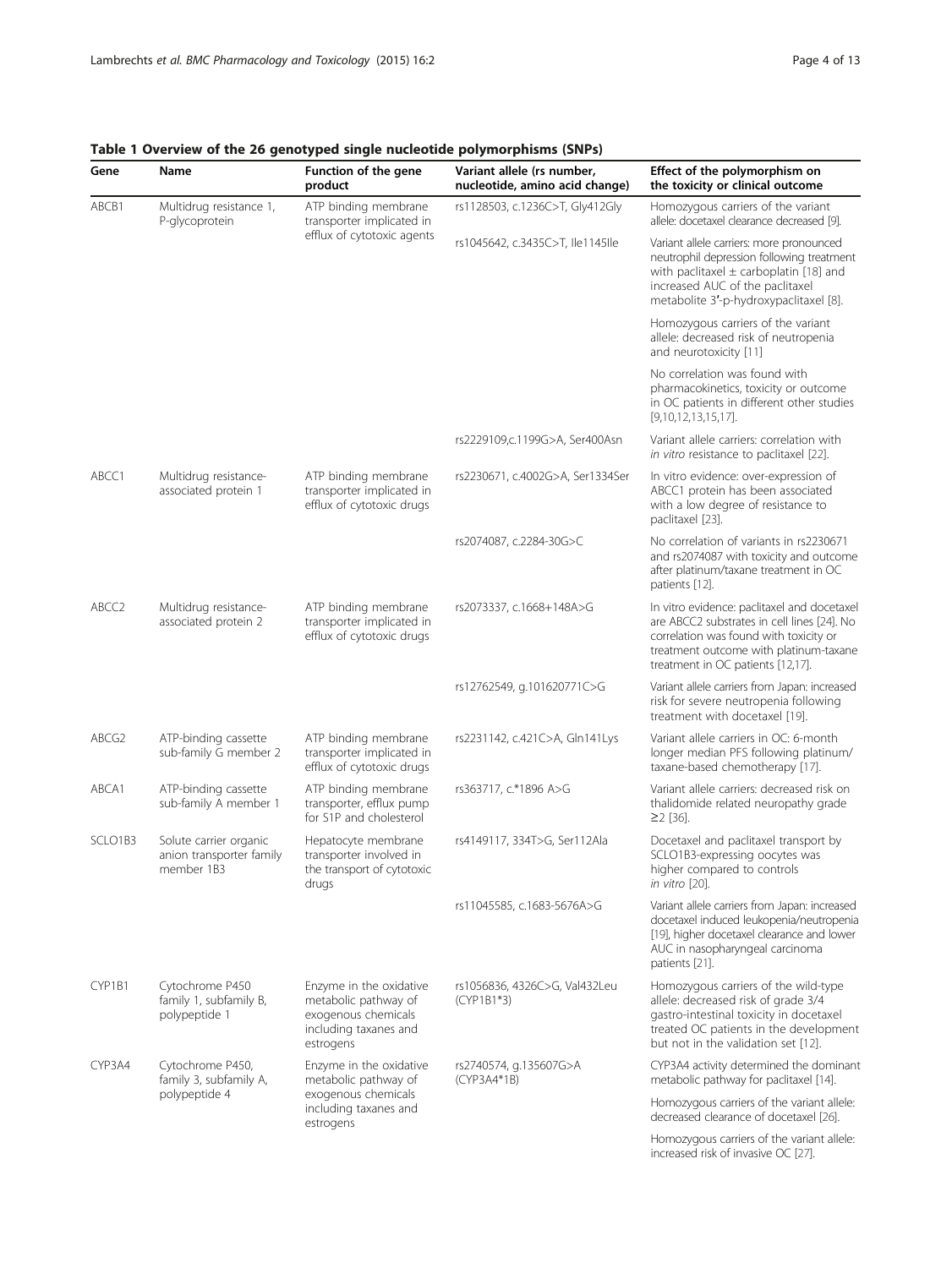# Table 1 Overview of the 26 genotyped single nucleotide polymorphisms (SNPs) (Continued)

|                   |                                                             |                                                                                                                        | rs4986910, c.1331T>C, Met444Thr<br>$(CYP3A4*3)$ | No correlation with pharmacokinetics,<br>toxicity or outcome in OC patients<br>treated with carboplatin + paclitaxel<br>or docetaxel [9,10,12].                                                                                                                                                |
|-------------------|-------------------------------------------------------------|------------------------------------------------------------------------------------------------------------------------|-------------------------------------------------|------------------------------------------------------------------------------------------------------------------------------------------------------------------------------------------------------------------------------------------------------------------------------------------------|
| CYP3A5            | Cytochrome P450,<br>family 3, subfamily A,<br>polypeptide 5 | Enzyme in the oxidative<br>metabolic pathway of<br>exogenous chemicals<br>including taxanes and<br>estrogens           | rs776746, c.219-237G>A                          | Homozygous carriers of the variant<br>allele: increased neurotoxicity following<br>paclitaxel treatment <sup>25</sup> . No correlation<br>with pharmacokinetics, toxicity or outcome<br>in OC patients treated with carboplatin +<br>paclitaxel or docetaxel [9,10,12].                        |
| <b>TP53</b>       | Tumor protein 53                                            | Transcription factor<br>regulating multiple<br>cellular functions, critical<br>for maintenance of<br>genomic stability | rs1042522, c.215C>G, Pro72Arg                   | Associated with a small increase in risk<br>of OC [29], twofold increased risk of OC<br>in proline carriers and a longer<br>progression-free survival in homozygous<br>arginine allele carriers [28]. Homozygous<br>carriers of the variant allele: increased<br>severity of neutropenia [32]. |
| <b>MAPT</b>       | Microtubule-associated<br>protein tau                       | Protein stimulating<br>tubulin polymerization,<br>stabilizing microtubules                                             | rs11568305, c.215C>G, Pro587=                   | No correlation with toxicity or outcome<br>in OC patients treated with carboplatin +<br>paclitaxel or docetaxel [12].                                                                                                                                                                          |
| GSTP1             | Gluthathione S-transferase<br>pi                            | Xenobiotic enzyme<br>involved in the prevention<br>of platinum-based DNA<br>damage                                     | rs1695, c.313A>G, lle105Val                     | Variant allele carriers: decreased<br>oxaliplatin-related neuropathy [30],<br>decreased docetaxel-induced grade 2<br>neuropathy [31], decreased risk of<br>hematologic toxicity [15].                                                                                                          |
|                   |                                                             |                                                                                                                        | rs1138272, c.341 C>T, Ala114Val                 | Variant allele carriers compared to<br>homozygous carriers of the wild-type<br>allele: decreased PFS following<br>cisplatin-gemcitabine [32].                                                                                                                                                  |
|                   |                                                             |                                                                                                                        |                                                 | In other studies, no association with<br>toxicity in OC patients [12,32].                                                                                                                                                                                                                      |
| ERCC1             | Excision repair cross<br>complementation                    | Enzyme involved in<br>nucleotide excision                                                                              | rs11615, c.354T>C, Asn118Asn                    | Variant allele carriers: decreased<br>platinum resistance [34].                                                                                                                                                                                                                                |
|                   | group1                                                      | repair of DNA                                                                                                          | rs3212961, 17677G>T                             | Variant allele carriers compared to<br>homozygous carriers of the wild-type<br>allele: increased risk on severe neutropenia<br>and increased likelihood of overall survival<br>following cisplatin-gemcitabine [32].                                                                           |
|                   |                                                             |                                                                                                                        |                                                 | No correlation for both genetic<br>variants with toxicity/outcome for<br>OC patients [12].                                                                                                                                                                                                     |
| ERCC <sub>2</sub> | Excision repair cross<br>complementation<br>group2          | Enzyme involved in<br>nucleotide excision<br>repair of DNA                                                             | rs1799793, c.934G>A, Asp312Asn                  | Variant allele carriers: increased severity<br>of neutropenia in OC patients receiving<br>cisplatin-cyclophosphamide [33].                                                                                                                                                                     |
| SLC12A6           | Solute carrier family<br>12 member 6                        | Integral membrane<br>protein that lowers<br>intracellular chloride<br>concentrations                                   | rs7164902,g.34551082G>A,<br>Leu144Leu           | Variant allele carriers: decreased risk on<br>thalidomide related neuropathy grade<br>$\geq$ [36].                                                                                                                                                                                             |
| SERPINB2          | Serpin peptidase<br>inhibitor B member 2                    | Inhibitor of urokinase<br>plasminogen activator,<br>mediating<br>neuro-inflammation                                    | rs6104, 1238C>G, Ser413Cys                      | Variant allele carriers: decreased risk on<br>thalidomide related neuropathy grade<br>$≥2$ [36].                                                                                                                                                                                               |
| PPARD             | Peroxisome proliferator-<br>activated receptor delta        | Nuclear receptor protein<br>playing a role in<br>neuro-inflammation                                                    | rs2076169, T>C                                  | Variant allele carriers: decreased risk on<br>thalidomide related neuropathy grade<br>$\geq$ [36].                                                                                                                                                                                             |
| ICAM1             | Intercellular Adhesion<br>Molecule 1                        | Cell surface glycoprotein<br>in endothelial and<br>immune system cells                                                 | rs1799969, 241G>A                               | Variant allele carriers: decreased risk on<br>thalidomide related neuropathy grade<br>≥2 [36].                                                                                                                                                                                                 |

The following 7 genetic variants failed genotyping: rs2032582 (Ser893Ala in ABCB1), rs2273697 (Val417Ile in ABCC2), rs1058930 (Ile194Met in CYP2C8), rs11572080 (Arg69Lyes in CYP2C8), rs10509681 (Lys329Arg in CYP2C8), rs12721627 (Thr185Ser in CYP3A4), rs25487 (Gln398Arg in XRCC1). Rs6103 was replaced by rs6104<br>because these were in full linkage disequilibrium (r<sup>2</sup> = 1.0). OC: ova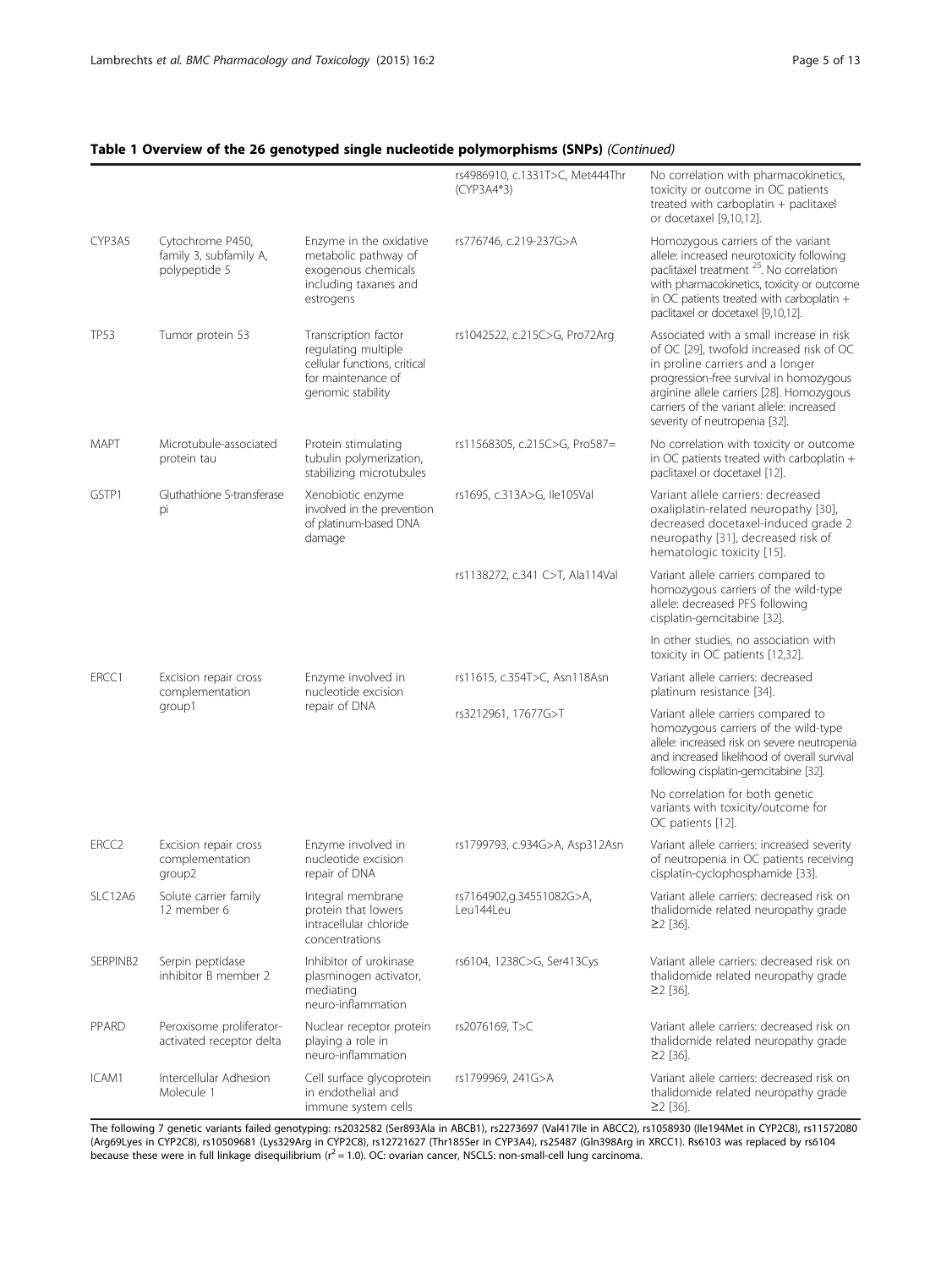| Patient and disease characteristics  | <b>Total Number of</b><br>patients recruited |                           | Population for hematologic analysis |                           | Population for outcome |
|--------------------------------------|----------------------------------------------|---------------------------|-------------------------------------|---------------------------|------------------------|
|                                      | $N = 322$                                    | All patients<br>$N = 290$ | Paclitaxel-Carboplatin<br>$N = 240$ | Carboplatin<br>$N = 50$   | $N = 266$              |
| Age at diagnosis (years)             |                                              | $p = 0.188*$              |                                     | $p = 0.218^{6}$           | $p=0.128*$             |
| Median                               | 60                                           | 59                        | 59                                  | 56                        | 59                     |
| Range                                | $(20-85)$                                    | $(20-85)$                 | $(21-82)$                           | $(20-85)$                 | $(21-84)$              |
| Body mass index (BMI)                |                                              | $p = 0.863*$              |                                     | $p = 0.063^{\circ}$       | $p = 0.055*$           |
| Median                               | 25                                           | 25                        | 24                                  | 26                        | 24                     |
| Range                                | $(16-39)$                                    | $(16-39)$                 | $(16-39)$                           | $(18-37)$                 | $(16-39)$              |
| Race                                 |                                              | $p=0.951*$                |                                     | $p = 0.517^{\circ}$       | $p = 0.520*$           |
| Caucasian                            | 319 (99%)                                    | 287 (99%)                 | 238 (99%)                           | 49 (98%)                  | 264 (99%)              |
| African                              | $1 (< 1\%)$                                  | $1 (< 1\%)$               | $0(0\%)$                            | $1 (< 1\%)$               | $0(0\%)$               |
| Asian                                | $1 (< 1\%)$                                  | $1 (< 1\%)$               | $1 (< 1\%)$                         | $0(0\%)$                  | $1 (< 1\%)$            |
| Mixed: Asian-Indo-European           | $1 (< 1\%)$                                  | $1 (< 1\%)$               | $1 (< 1\%)$                         | $0(0\%)$                  | $1 (< 1\%)$            |
| Histologic subtype                   |                                              | $p = 0.532*$              |                                     | $p<0.001^5$               | $p < 0.001*$           |
| Serous                               | 258 (80%)                                    | 230 (79%)                 | 209 (87%)                           | 21 (42%)                  | 231 (87%)              |
| Mucinous                             | 20 (6%)                                      | 19 (7%)                   | 5(2%)                               | 14 (28%)                  | 6(2%)                  |
| Endometrioid                         | 13 (4%)                                      | 13 (4%)                   | 5(2%)                               | 8 (16%)                   | 5(2%)                  |
| Clear cell                           | 17 (5%)                                      | 14 (5%)                   | 8(3%)                               | 6 (12%)                   | 11(4%)                 |
| Mixed cell                           | 8 (3%)                                       | 8 (3%)                    | 7 (3%)                              | 1(2%)                     | 7(3%)                  |
| Other epithelial ovarian cancer      | 3(1%)                                        | 3(1%)                     | 3(1%)                               | $0(0\%)$                  | 3(1%)                  |
| Non-epithelial                       | 3(1%)                                        | 3(1%)                     | 3(1%)                               | $0(0\%)$                  | 3(1%)                  |
| FIGO stage                           |                                              | $p = 0.645*$              |                                     | $p<0.001^5$               | $p < 0.001*$           |
|                                      | 55 (15%)                                     | 52 (18%)                  | 11 (5%)                             | 41 (82%)                  | 14 (5%)                |
| $\mathbb I$                          | 17 (5%)                                      | 15 (5%)                   | 13 (5%)                             | 2(4%)                     | 15 (6%)                |
| Ш                                    | 196 (61%)                                    | 175 (60%)                 | 169 (70%)                           | 6 (12%)                   | 184 (69%)              |
| $\mathsf{IV}$                        | 54 (17%)                                     | 48 (17%)                  | 47 (20%)                            | 1(2%)                     | 53 (20%)               |
| Tumor grade                          |                                              | $p = 0.235*$              |                                     | p<0.001 <sup>9</sup>      | $p < 0.001*$           |
| 1                                    | 23 (7%)                                      | 23 (8%)                   | 13(5%)                              | 10 (20%)                  | 13 (5%)                |
| 2                                    | 50 (16%)                                     | 45 (16%)                  | 30 (12%)                            | 15 (30%)                  | 35 (13%)               |
| 3                                    | 249 (77%)                                    | 222 (77%)                 | 197 (82%)                           | 25 (50%)                  | 218 (82%)              |
| Residual disease                     |                                              | $p=0.120*$                |                                     | $p < 0.001^{\frac{6}{5}}$ | $p = 0.424*$           |
| No macroscopic disease               | 267 (83%)                                    | 246 (85%)                 | 200 (83%)                           | 46 (92%)                  | 218 (82%)              |
| Macroscopic disease $<$ 1cm          | 7(2%)                                        | 6(2%)                     | 6(3%)                               | $0(0\%)$                  | 7(3%)                  |
| Macroscopic disease $> 1$ cm         | 8(3%)                                        | 6 (2%)                    | 6(3%)                               | $0(0\%)$                  | 8 (3%)                 |
| Macroscopic disease, size unknown    | 5(2%)                                        | 4 (1%)                    | 3(1%)                               | 1(2%)                     | 4(2%)                  |
| Macroscopic disease, inoperable      | 35 (11%)                                     | 28 (10%)                  | 25 (10%)                            | 3(6%)                     | 29 (11%)               |
| Hematologic toxicity characteristics |                                              |                           |                                     |                           |                        |

# <span id="page-5-0"></span>Table 2 Patient and disease characteristics, hematologic and neuro-toxicity characteristics

|                               | All patients | Paclitaxel-Carboplatin | Carboplatin         |
|-------------------------------|--------------|------------------------|---------------------|
|                               | $(N = 290)$  | $(N=240)$              | $(N=50)$            |
| Number of cycles administered |              |                        | $p = 0.266^{\circ}$ |
| <6                            | 15 (5%)      | 14 (6%)                | $1(2\%)$            |
| 6                             | 275 (95%)    | 226 (94%)              | 49 (98%)            |
|                               |              |                        |                     |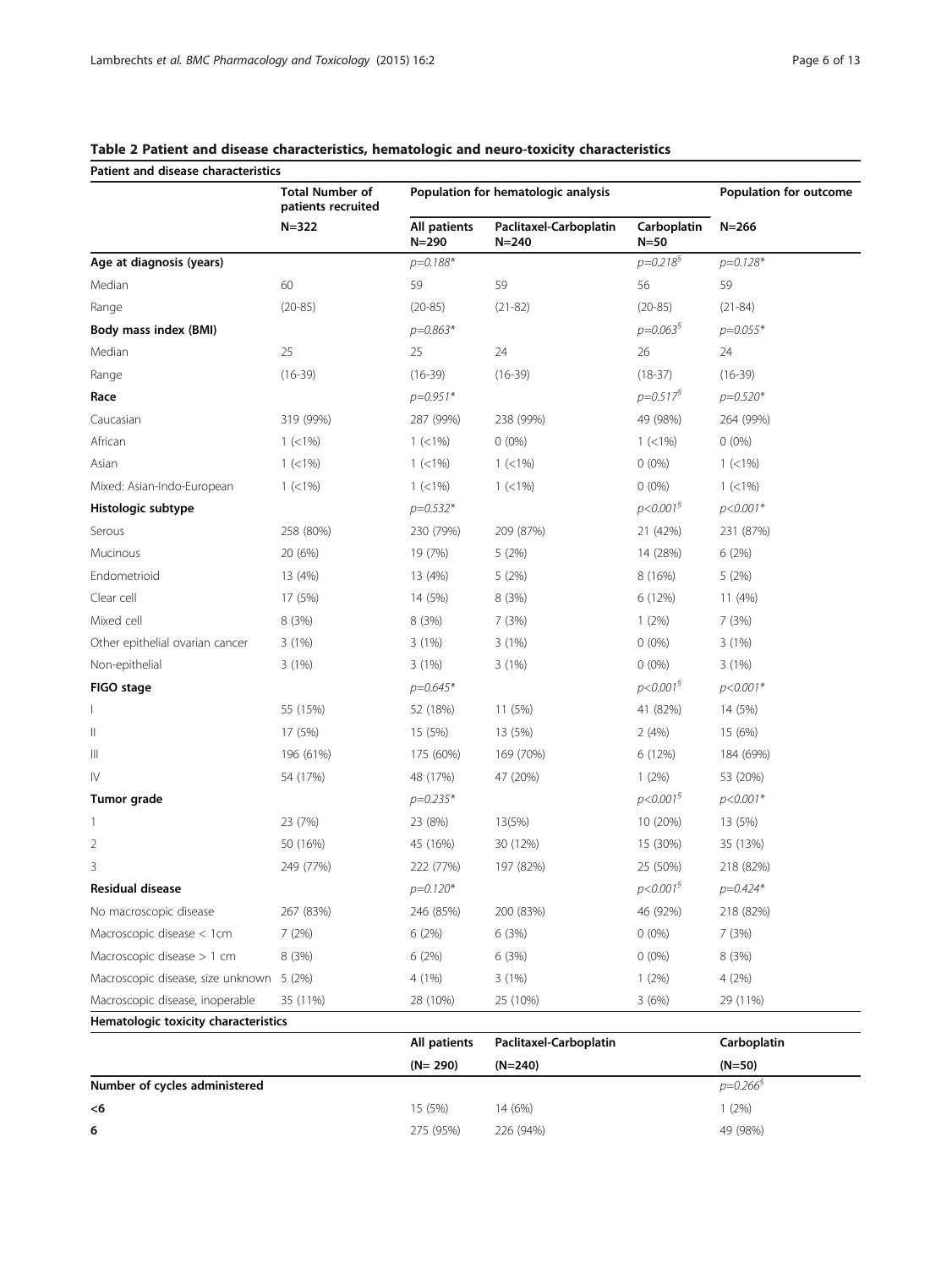| Grade anemia                                  |             |             | $p=0.118^{6}$       |
|-----------------------------------------------|-------------|-------------|---------------------|
| 0/1                                           | 62 (21%)    | 51 (21%)    | 11 (22%)            |
| 2                                             | 171 (59%)   | 136 (57%)   | 35 (70%)            |
| 3                                             | 51 (18%)    | 48 (20%)    | 3(6%)               |
| 4                                             | 6(2%)       | 5(2%)       | 1(2%)               |
| Use of Erythropoiesis stimulating Agent (ESA) |             |             | $p = 0.073^{\circ}$ |
| No                                            | 220 (76%)   | 187 (78%)   | 33 (66%)            |
| Yes                                           | 70 (24%)    | 53 (22%)    | 17 (34%)            |
| Grade neutropenia                             |             |             | $p < 0.001^5$       |
| 0/1                                           | 19 (7%)     | 9(4%)       | 10 (20%)            |
| 2                                             | 14 (5%)     | 3(1%)       | 11 (22%)            |
| 3                                             | 55 (19%)    | 32 (13%)    | 23 (46%)            |
| 4                                             | 202 (70%)   | 196 (82%)   | 6 (12%)             |
| Febrile neutropenia                           |             |             | $p = 0.740^{\circ}$ |
| 0                                             | 267 (92%)   | 217 (90%)   | 50 (100%)           |
| 3                                             | 22 (8%)     | 22 (9%)     | $0(0\%)$            |
| 4                                             | $1 (< 1\%)$ | $1 (< 1\%)$ | $0(0\%)$            |
| Use of colony stimulating factor (CSF)        |             |             | $p < 0.001^5$       |
| No                                            | 228 (79%)   | 178 (74%)   | 50 (100%)           |
| Yes                                           | 62 (21%)    | 62 (26%)    | $0(0\%)$            |
| Grade Trombocytopenia                         |             |             | $p = 0.089^{\circ}$ |
| 0/1                                           | 180 (62%)   | 156 (65%)   | 24 (48%)            |
| 2                                             | 53 (18%)    | 41 (17%)    | 12 (24%)            |
| 3                                             | 43 (15%)    | 31 (13%)    | 12 (24%)            |
| 4                                             | 14 (5%)     | 12 (5%)     | 2(4%)               |
| Neurotoxicity characteristics                 |             |             |                     |

|  |  |  |  |  | Table 2 Patient and disease characteristics, hematologic and neuro-toxicity characteristics (Continued) |  |  |  |  |  |  |  |
|--|--|--|--|--|---------------------------------------------------------------------------------------------------------|--|--|--|--|--|--|--|
|--|--|--|--|--|---------------------------------------------------------------------------------------------------------|--|--|--|--|--|--|--|

|                                     | Population for neurotoxicity analysis<br>(Paclitaxel-Carboplatin) (N=265) | Population excluded for neurotoxicity<br>(Carboplatin) (N=56) |
|-------------------------------------|---------------------------------------------------------------------------|---------------------------------------------------------------|
| Number of cycles administered       |                                                                           | $p = 0.596$ #                                                 |
| <6                                  | 18 (7%)                                                                   | 2(4%)                                                         |
| 6                                   | 247 (93%)                                                                 | 54 (96%)                                                      |
| Grade peripheral sensory neuropathy |                                                                           | $p < 0.001$ #                                                 |
| 0                                   | 109 (41%)                                                                 | 48 (86%)                                                      |
| 1                                   | 108 (41%)                                                                 | $6(11\%)$                                                     |
| 2                                   | 39 (15%)                                                                  | 1(2%)                                                         |
| 3                                   | 9(3%)                                                                     | $0(0\%)$                                                      |
| Grade motor neuropathy              |                                                                           | $p=0.461^{*}$                                                 |
| 0                                   | 56 (100%)                                                                 | 254 (96%)                                                     |
| 1                                   | $0(0\%)$                                                                  | 10 (4%)                                                       |
| 2                                   | $0(0\%)$                                                                  | $1 (< 1\%)$                                                   |
| 3                                   | $0(0\%)$                                                                  | $0(0\%)$                                                      |
| 4                                   | $0(0\%)$                                                                  | $0(0\%)$                                                      |

\*: p-value calculated against the total population (n = 322), <sup>s</sup>: p-value calculated against the population for hematologic analysis treated with taxol-carboplatin  $(n = 240)$ ,  $*$ : p-value calculated against the population for neurotoxicity treated with taxol-carboplatin (n = 265).

When correlating each of the variants with grade 4 neutropenia and febrile neutropenia, we did not observe a significant association. Finally, we also correlated each of the variants to sensory neuropathy in the population that was eligible for neurotoxicity analyses, but failed to identify significant associations. None of the observed associations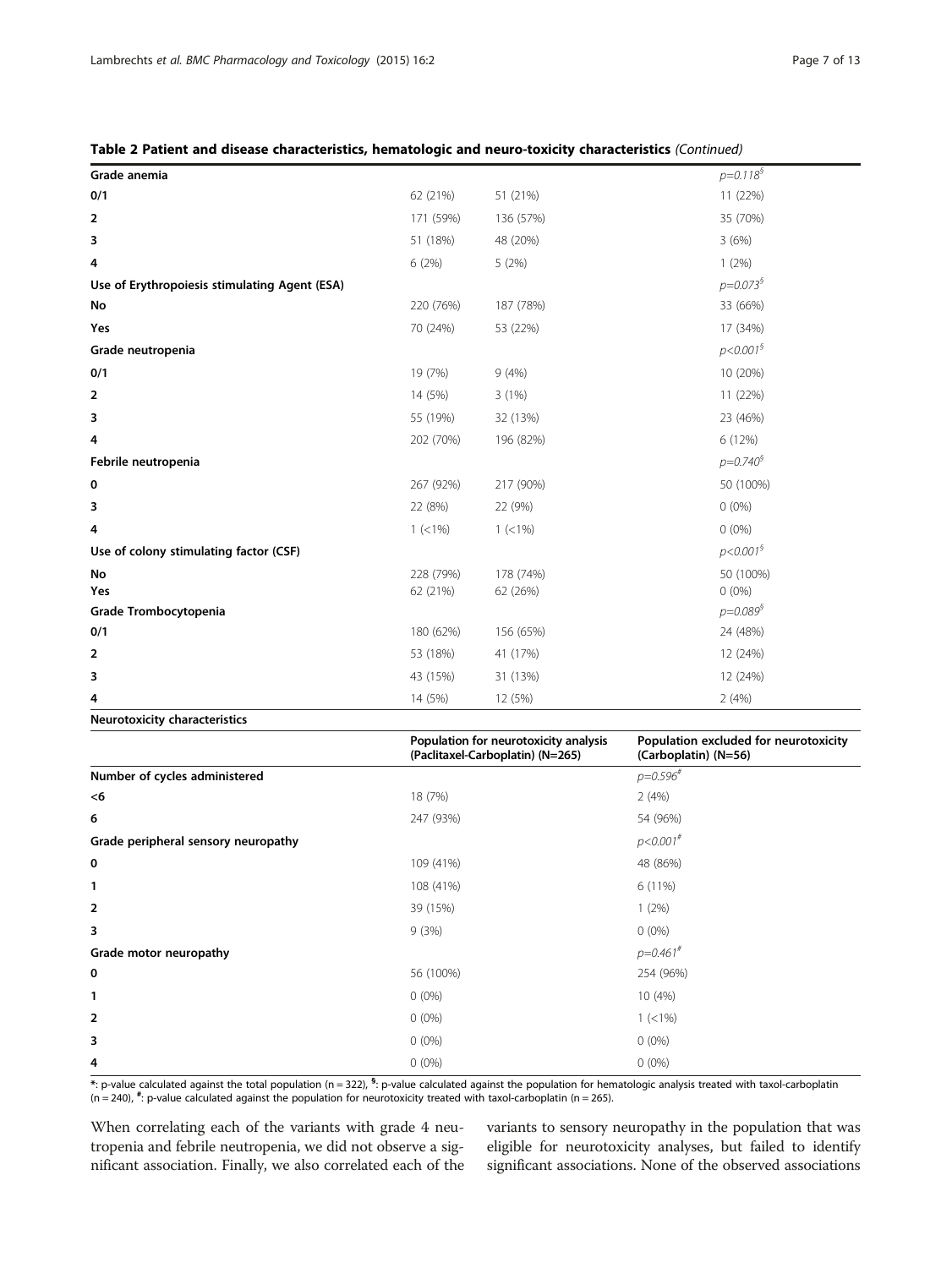|                      | All patients<br>$N = 290 (%)$ | Patients with anemia<br>gr 3–4 $N = 57$ (19.6%)          | Patients without anemia<br>gr $3-4$ N = 233 (80.3%) | <b>Unadjusted</b><br>OR (95%CI)    | *p-value | <b>Adjusted OR</b><br>(95% CI) | **Corrected<br>p value |
|----------------------|-------------------------------|----------------------------------------------------------|-----------------------------------------------------|------------------------------------|----------|--------------------------------|------------------------|
| ABCB1 rs1128503      | CC 94 (32.4)                  | 13 (22.8)                                                | 81 (34.8)                                           | 1.58 (1.03; 2.42)                  | 0.035    | 1.71 (1.07; 2.71)              | 0.023                  |
|                      | CT 147 (50.7)                 | 30 (52.6)                                                | 117 (50.2)                                          |                                    |          |                                |                        |
|                      | $TT$ 49 (16.9)                | 14 (24.6)                                                | 35 (15.0)                                           |                                    |          |                                |                        |
| ABCC2 rs12762549     | CC 80 (27.6)                  | 25 (43.8)                                                | 55 (23.6)                                           | 0.55(0.36; 0.83)                   | 0.005    | $0.51$ $(0.33; 0.81)$          | 0.004                  |
|                      | CG132 (45.5)                  | 22 (38.6)                                                | 110 (47.2)                                          |                                    |          |                                |                        |
|                      | GG 76 (26.2)                  | 10(17.5)                                                 | 66 (28.3)                                           |                                    |          |                                |                        |
| ABCA1 rs363717       | AA 86 (29.6)                  | 10(17.5)                                                 | 76 (32.6)                                           | 1.31 (1.98; 2.99)                  | 0.001    | 2.08 (1.32; 3.27)              | 0.002                  |
|                      | GA 131 (45.2)                 | 23(40.3)                                                 | 108 (33.5)                                          |                                    |          |                                |                        |
|                      | GG 73 (25.2)                  | 24 (42.1)                                                | 49 (15.2)                                           |                                    |          |                                |                        |
| <b>ERCC1 rs11615</b> | $TT$ 133 (45.9)               | 18 (31.6)                                                | 115 (49.3)                                          | 1.58 (1.06-2.35)                   | 0.024    | 1.61 (1.04-2.50)               | 0.031                  |
|                      | TC 114 (39.3)                 | 28 (49.1)                                                | 86 (36.9)                                           |                                    |          |                                |                        |
|                      | CC 42 (14.5)                  | 11(19.3)                                                 | 31 (13.3)                                           |                                    |          |                                |                        |
|                      |                               | 3B: Significant correlations with thrombocytopenia (TCP) |                                                     |                                    |          |                                |                        |
|                      | All patients                  | <b>Patients with</b><br>TCP gr $3 - 4$                   | <b>Patients without</b><br>TCP gr $3 - 4$           | Unadjusted OR *p-value Adjusted OR |          |                                | **Corrected<br>p value |
|                      | $N = 290 (%)$                 | $N = 57(19.6%)$                                          | $N = 233(80.3%)$                                    | (95%CI)                            |          | (95% CI)                       |                        |
| CYP3A4 rs4986910     | TT 280 (96.5)                 | 51(89.5)                                                 | 229(98.3)                                           | 5.61 (1.46; 21.64)                 | 0.012    | 4.99 (1.22; 20.31)             | 0.025                  |
|                      | CT 9(3.1)                     | 5(8.8)                                                   | 4(1.7)                                              |                                    |          |                                |                        |
|                      | $CC 0$ $(0)$                  | 0                                                        | 0                                                   |                                    |          |                                |                        |

<span id="page-7-0"></span>Table 3 Association between genetic variants and hematologic toxicity

OR: Odds Ratio using wild type as reference category. \*Uncorrected p values were calculated using binary logistic regression without correction for covariates. Per-allele ORs and 95% CIs are shown. There were missing genotypes for rs12762549 (n = 2), rs11615 (n = 1) and rs4986910 (n = 1). \*\*Corrected p values were obtained using a logistic regression for the presence or absence of anemia/thrombocytopenia/febrile neutropenia while including the following covariates: genetic variant, age, BMI, AUC of carboplatin, number of administered cycles, and use of ESA for anemia or use of CSF for febrile neutropenia. In the regression for anemia, age, BMI, administered AUC of carboplatin or number of administered cycles were not identified as significant covariates ( $p = 0.576$ ,  $p = 0.614$  and  $p = 0.317$ ,  $p = 0.481$ ), whereas use of ESA was significant (p = 0.034). In the regression for grade 3-4 thrombocytopenia, age and AUC of administered carboplatin were a significant covariate (p = 0.023 and p = 0.014), but BMI or number of administered cycles were not (p = 0.571 and p = 0.243). In the regression for grade 4 neutropenia, BMI and age were significant covariates (p = 0.043 and p = 0.041), while administered AUC and number of administered cycles were not (p = 0.607 and p = 0.321).

with hematologic toxicity survived correction for multiple testing.

#### Association between genetic variants and use of growth factors

The use of ESAs or CSFs was also correlated with each of the 26 variants to examine whether they could predict the need for an ESA or CSF during treatment with chemotherapy in ovarian cancer. After correction for relevant covariates, a significant correlation for rs2074087 ( $ABCCI$ ,  $G > C$ ) and the use of ESA was noticed  $(p = 0.011, \text{ OR } 2.09,$ Table [4](#page-8-0)). After correction for covariates, CSF use was significantly correlated with rs2073337 ( $ABCC2$ ,  $A > G$ ), rs1695 (GSTP1,  $A > G$ ) and rs1799793 (ERCC2,  $G > A$ ) (p = 0.039, OR 0.60; p = 0.017, OR 0.55; and p = 0.042, OR 0.63 respectively). None of the observed associations with use of growth factors survived correction for multiple testing.

#### Effects of variants on PFI and OS

The median follow-up of all patients participating to the study was  $2.5$  years (95% CI = 2.2-2.8 years) with 157

events for progression (59%) and 84 events for OS (31.6%). Uncorrected P-values were calculated using Cox regression analysis either adjusted for age at diagnosis only or fully adjusted for age at diagnosis, FIGO stage, tumor grade, tumor histology and residual disease after debulking surgery. Only one variant, rs1799793 (ERCC2  $G > A$ , was significantly correlated with PFI in both cases ( $p = 0.003$ , HR = 0.71, 95% CI = 0.57-0.89,  $p =$ 0.016, HR = 0.75, 95% CI = 0.60-0.95). In particular, Kaplan-Meier survival analysis revealed a significant advantage in PFI for GG carriers of rs1799793 compared to AA or GA carriers  $(p = 0.016;$  Figure [1](#page-8-0)). Variants rs12762549 ( $ABCC2$  A > G) and rs6104 (SER-PINB2  $C > G$ ) were significantly associated with PFI in the fully-adjusted model ( $p = 0.037$  and  $p = 0.040$ , respectively), but these associations were not statistically significant in model adjusted for age only ( $p = 0.402$ ) and  $p = 0.219$ , respectively). No significant correlations were found for OS.

None of the observed associations with platinum-free interval survived correction for multiple testing.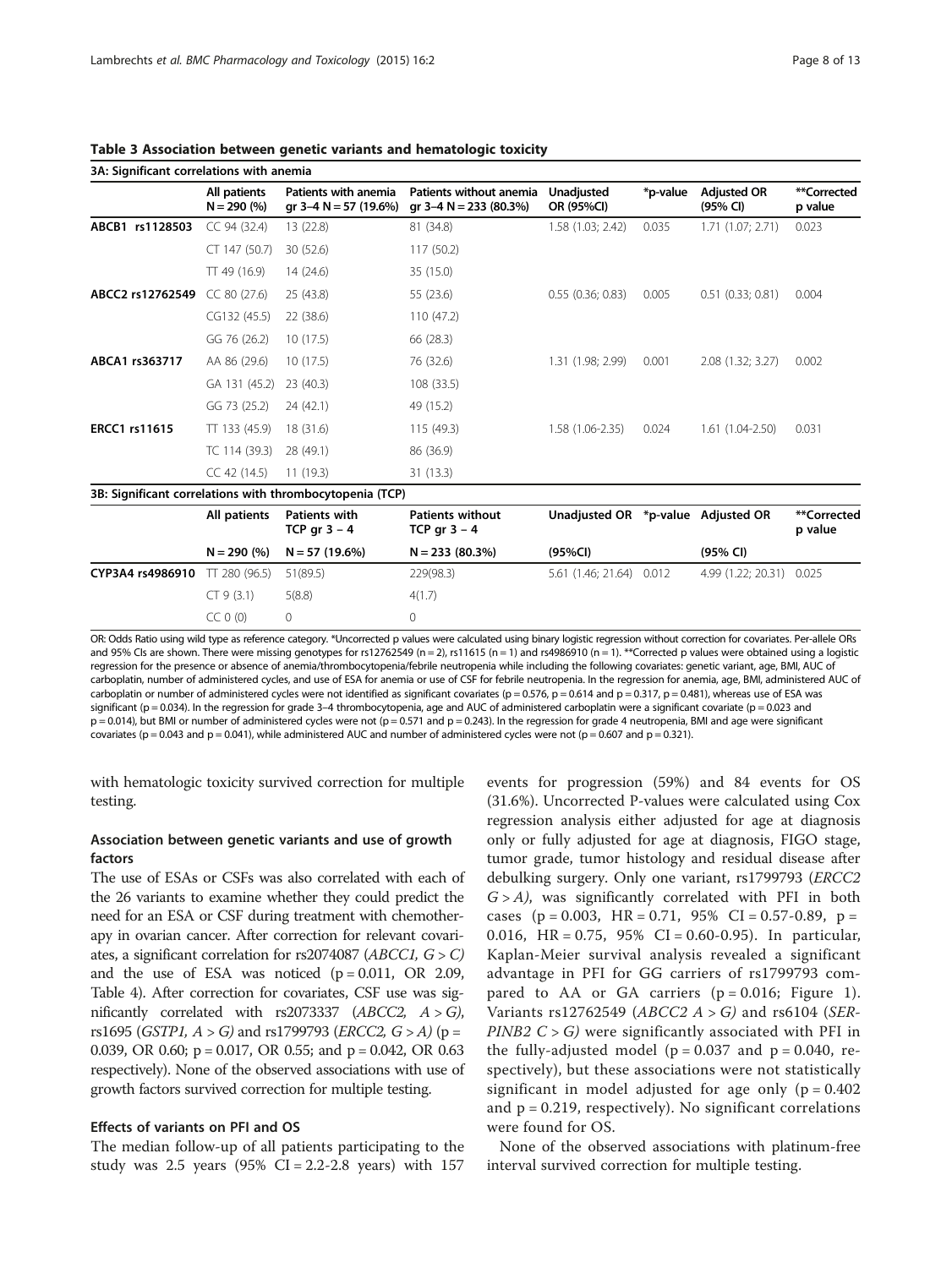|                                           | 4A: Significant correlations with ESA use |                                        |                                           |                          |          |                                |                        |  |  |  |
|-------------------------------------------|-------------------------------------------|----------------------------------------|-------------------------------------------|--------------------------|----------|--------------------------------|------------------------|--|--|--|
|                                           | All patients                              | <b>Patients with</b><br><b>ESA use</b> | <b>Patients without</b><br><b>ESA use</b> | Unadjusted<br>OR (95%CI) | *p-value | <b>Adiusted OR</b><br>(95% CI) | **Corrected<br>p value |  |  |  |
|                                           | $N = 290 (%)$                             | $N = 70(24.2%)$                        | $N = 219(75.8%)$                          |                          |          |                                |                        |  |  |  |
| ABCC1 rs2074087                           | GG 215 (74.4)                             | 46 (65.7)                              | 169 (77.2)                                | 1.78 (1.03-3.08)         | 0.054    | $2.09(1.18 - 3.68)$            | 0.011                  |  |  |  |
|                                           | GC 69 (23.9)                              | 22 (31.4)                              | 47 (21.5)                                 |                          |          |                                |                        |  |  |  |
|                                           | CC 5(1.7)                                 | 2(2.8)                                 | 3(1.4)                                    |                          |          |                                |                        |  |  |  |
| 4B: Significant correlations with CSF use |                                           |                                        |                                           |                          |          |                                |                        |  |  |  |
|                                           | All patients                              | <b>Patients with</b><br>CSF use        | <b>Patients without</b><br>CSF use        | <b>Unadjusted OR</b>     | *p-value | <b>Adjusted OR</b>             | **Corrected<br>p value |  |  |  |
|                                           | $N = 290 (%)$                             | $N = 62$ (21.4%)                       | $N = 228(78.6%)$                          | (95%CI)                  |          | (95% CI)                       |                        |  |  |  |
| ABCC2 rs2073337                           | AA 101 (34.8)                             | 27(43.5)                               | 74 (32.5)                                 | $0.61$ (0.39- 0.96)      | 0.031    | $0.60(0.37-0.99)$              | 0.039                  |  |  |  |
|                                           | AG 148 (51.0)                             | 31 (50.0)                              | 117(51.3)                                 |                          |          |                                |                        |  |  |  |
|                                           | GG 41 (14.1)                              | 4(6.5)                                 | 37 (16.2)                                 |                          |          |                                |                        |  |  |  |
| GSTP1 rs1695                              | AA 121 (41.7)                             | 33 (53.2)                              | 88 (38.6)                                 | 0.54(0.34; 0.86)         | 0.010    | $0.55(0.33-0.90)$              | 0.017                  |  |  |  |
|                                           | AG 137 (47.2)                             | 27(43.5)                               | 110 (48.2)                                |                          |          |                                |                        |  |  |  |
|                                           | GG 32 (11.0)                              | 2(3.2)                                 | 30 (13.2)                                 |                          |          |                                |                        |  |  |  |
| <b>ERCC2 Rs1799793</b>                    | GG 136 (48.2)                             | 21 (33.9)                              | 115(50.4)                                 | $0.67$ (0.45-1.00)       | 0.048    | $0.63(0.41 - 0.98)$            | 0.042                  |  |  |  |
|                                           | GA 111 (39.4)                             | 30 (48.4)                              | 81 (35.5)                                 |                          |          |                                |                        |  |  |  |
|                                           | AA 35 (12.4)                              | 9(14.5)                                | 26(11.4)                                  |                          |          |                                |                        |  |  |  |

<span id="page-8-0"></span>Table 4 Association between genetic variants and erythropoiesis stimulating agents (ESA) or colony stimulating factor (CSF) use

OR: Odds Ratio using wild type as reference category. \*Uncorrected p values were calculated using binary logistic regression for the need for ESA/CSF use without correction for covariates. Per-allele ORs and 95% CIs are shown. There were missing genotypes for rs2074087 (n = 1), rs1799793 (n = 8). \*\*Corrected p values were obtained using a logistic regression for the need for ESA/CSF use while including the following covariates: genetic variants, age, BMI, dosage of carboplatin (AUC) and number of administered cycles.

#### **Discussion**

We correlated paclitaxel- and carboplatin-induced toxicity with genetic variation in genes involved in pharmacokinetics of these chemotherapeutics or DNA repair, and observed various correlations supporting a role for



these genes in mediating toxicity and therapy outcome. We observed that several variants correlated either with grade ≥3 anemia or thrombocytopenia, use of CSFs or ESAs, as well as the platinum-free interval (see Table [5](#page-9-0) for an overview of all significant associations). These variants are located in genes that play an important role in transport (ABCB1, ABCC2, ABCC1, ABCA1) and hepatic metabolism (CYP3A4) of paclitaxel and baseexcision repair of platinum-induced DNA damage (ERCC1, ERCC2), thus confirming a role for these genes in mediating side-effects and efficacy of paclitaxel and carboplatin. Indeed, ATP-binding cassette transporters, which are expressed on the cell-membrane surface, play an important role in the transport of taxanes [\[39](#page-12-0)], whereas cytochrome P450 proteins, CYP2C8, CYP3A4 and CYP3A5, catalyze the oxidative metabolism of taxanes. Furthermore, ERCC1 and ERCC2 are subunits of the endonuclease complex that plays an essential role in DNA repair by removing platinum-induced intra-strand cross-links.

Most other studies assessing similar correlations have been performed in smaller populations, and typically evaluated only few variants. Our study evaluates a more systematically-selected panel of 26 variants in a large population of ovarian cancer patients, of which 290 were evaluable for hematologic toxicity and 265 for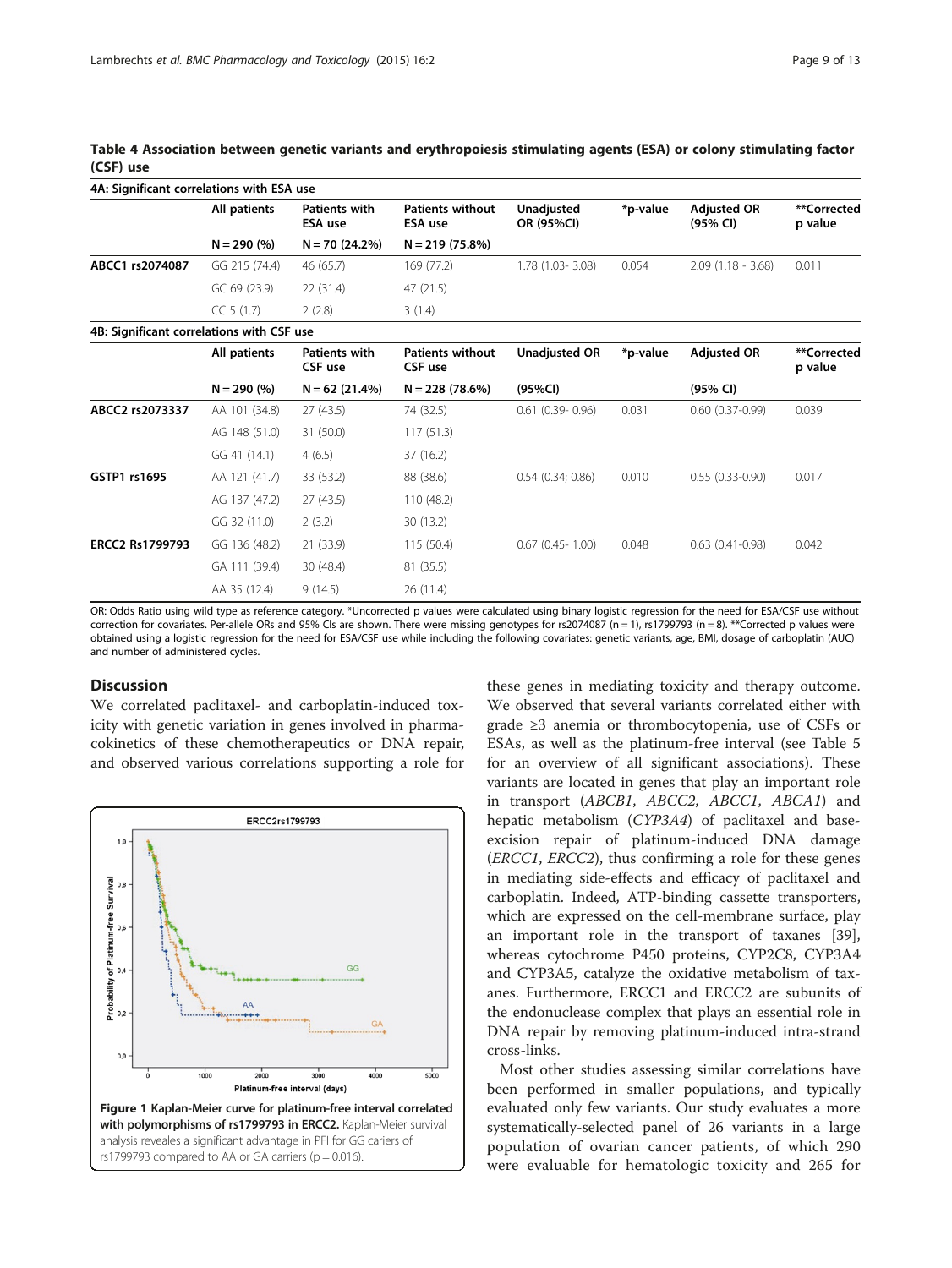<span id="page-9-0"></span>Table 5 Overview of all significant correlations per genetic variant

| Gene              | Variant allele (rs number,<br>nucleotide) |                     | Effect of the variant allele on<br>toxicity or outcome | Corrected p value,<br>adjusted OR, 95% CI | <b>Effect of the polymorphisms</b><br>according to the literature                                                                                                                                                                                     |  |
|-------------------|-------------------------------------------|---------------------|--------------------------------------------------------|-------------------------------------------|-------------------------------------------------------------------------------------------------------------------------------------------------------------------------------------------------------------------------------------------------------|--|
| ABCB1             | rs1128503                                 | c.1236C > T         | Increased risk anemia grade 3-4                        | $p = 0.023$ ;                             | Homozygous mutant allele carriers:                                                                                                                                                                                                                    |  |
|                   |                                           |                     |                                                        | OR 1.71, 1.07 - 2.71                      | decreased doctaxel clearance in 92<br>patients <sup>9</sup>                                                                                                                                                                                           |  |
| ABCC <sub>2</sub> | rs12762549                                | q.101620771C > G    | Decreased risk anemia grade 3-4                        | $p = 0.004$ ;                             | Japanese mutant allele carriers:                                                                                                                                                                                                                      |  |
|                   |                                           |                     |                                                        | OR 0.51, 0.33-0.81                        | increased risk for severe neutropenia<br>during treatment with docetaxel in<br>84 patients <sup>19</sup>                                                                                                                                              |  |
|                   | rs2073337                                 | $c.1668 + 148A > G$ | Decreased need for colony                              | $p = 0.039;$                              | In vitro evidence: paclitaxel is a                                                                                                                                                                                                                    |  |
|                   |                                           |                     | stimulating factor                                     | OR 0.60, 0.37-0.98                        | substrate of ABCC2 <sup>24</sup>                                                                                                                                                                                                                      |  |
| ABCC1             | rs2074087                                 | c.2284-30 $G > C$   | Increased need for erythropoiesis                      | $p = 0.011$ ;                             | In vitro evidence: resistance to                                                                                                                                                                                                                      |  |
|                   |                                           |                     | stimulating agent                                      | OR 2.09, 1.18-3.68                        | paclitaxel with ABCC1<br>overexpression <sup>23</sup>                                                                                                                                                                                                 |  |
| ABCA1             | rs363717                                  | c.1896 $A > G$      | Increased risk anemia grade 3-4                        | $p = 0.002$ ;                             | Mutant allele carriers: decreased risk                                                                                                                                                                                                                |  |
|                   |                                           |                     |                                                        | OR 2.08, 1.32-3.27                        | to develop thalidomide related<br>neuropathy grade ≥2 in 1495<br>patients <sup>36</sup>                                                                                                                                                               |  |
| CYP3A4            | rs4986910                                 | c.1331 $T > C$      | Increased risk thrombocytopenia<br>grade 3-4           | $p = 0.025$ ;                             |                                                                                                                                                                                                                                                       |  |
|                   |                                           |                     |                                                        | OR 4.99, 1.22-20.31                       |                                                                                                                                                                                                                                                       |  |
| GSTP1             | rs1695                                    | c.313A > G          | Decreased need for colony<br>stimulating factor        | $p = 0.017$ ;                             | Mutant allele carriers: decreased                                                                                                                                                                                                                     |  |
|                   |                                           |                     |                                                        | OR 0.55, 0.33-0.90                        | oxaliplatin-related neuropathy in 90<br>patients <sup>30</sup> , decreased docetaxel-<br>induced grade 2 neuropathy in 58<br>patients <sup>31</sup> , decreased risk of<br>hematologic toxicity in 118 patients <sup>15</sup>                         |  |
|                   |                                           |                     |                                                        |                                           | Heterozygous mutant allele carriers<br>compared to homozygous wildtype<br>allele carriers: decreased PFS following<br>cisplatin-gemcitabine in 104 patients <sup>32</sup>                                                                             |  |
| ERCC1             | rs11615                                   | $c.354$ T $> 0$     | Increased risk anemia grade 3-4                        | $p = 0.031$ ;                             | Mutant allele carriers: decreased                                                                                                                                                                                                                     |  |
|                   |                                           |                     |                                                        | OR 1.61, 1.04-2.50                        | platinum resistance in 60 patients <sup>34</sup>                                                                                                                                                                                                      |  |
|                   |                                           |                     |                                                        |                                           | Heterozygous variant allele carriers<br>compared to homozygous wildtype<br>allele carriers: increased risk on severe<br>neutropenia and increased likelihood<br>of overall survival following cisplatin-<br>gemcitabine in 104 patients <sup>32</sup> |  |
| <b>ERCC2</b>      | rs1799793                                 | c.934G > A          | Decreased need for colony                              | $p = 0.042$ ;                             | Heterozygous variant allele carriers                                                                                                                                                                                                                  |  |
|                   |                                           |                     | stimulating factor                                     | OR 0.63, 0.41-0.98                        | compared to homozygous wildtype<br>allele carriers: increased severity of                                                                                                                                                                             |  |
|                   |                                           |                     | Decreased platinum free interval                       | $p = 0.016$ ,                             | neutropenia following cisplatin-                                                                                                                                                                                                                      |  |
|                   |                                           |                     |                                                        | $HR = 0.75, 0.60 - 0.95$                  | cyclophosphamide in 104 patients <sup>32</sup>                                                                                                                                                                                                        |  |

neurotoxicity. Another strength of our study is the availability of more detailed clinical toxicity data compared to previous pharmacogenetic association studies in ovarian cancer, allowing us to correlate specific entities of the hematologic toxicity spectrum, whereas other studies mostly grouped all hematologic > grade 3 toxicities into a single group [[8,](#page-11-0)[12](#page-12-0),[14,15](#page-12-0)] or focused on the occurrence of neutropenia alone [\[11](#page-11-0),[18\]](#page-12-0).

Several of the previously published studies investigating the role of these variants with respect to toxicity and chemotherapy outcome confirmed the observations made in the present study. With respect to the ABC transporters, the rs1128503 (1236 $C > T$ ) synonymous variant in ABCB1 has been associated with multidrug resistance in multiple studies, and with decreased docetaxel clearance in particular, for homozygous carriers of the variant T-allele in 92 patients [[9\]](#page-11-0). However, its association with severe anemia observed in our study has not been reported before. The rs1045642 (3435C > T) synonymous variant in ABCB1 increased 3′p-hydroxy-paclitaxel metabolites in 23 ovarian cancer patients carrying the T-allele [[8\]](#page-11-0). Vice versa, in a study of 26 patients, a significant greater percent decrease in absolute neutrophil count at nadir was reported for patients homozygous for the T-allele [[11](#page-11-0)], Bergmann also reported a more pronounced neutrophil decrease in patients carrying the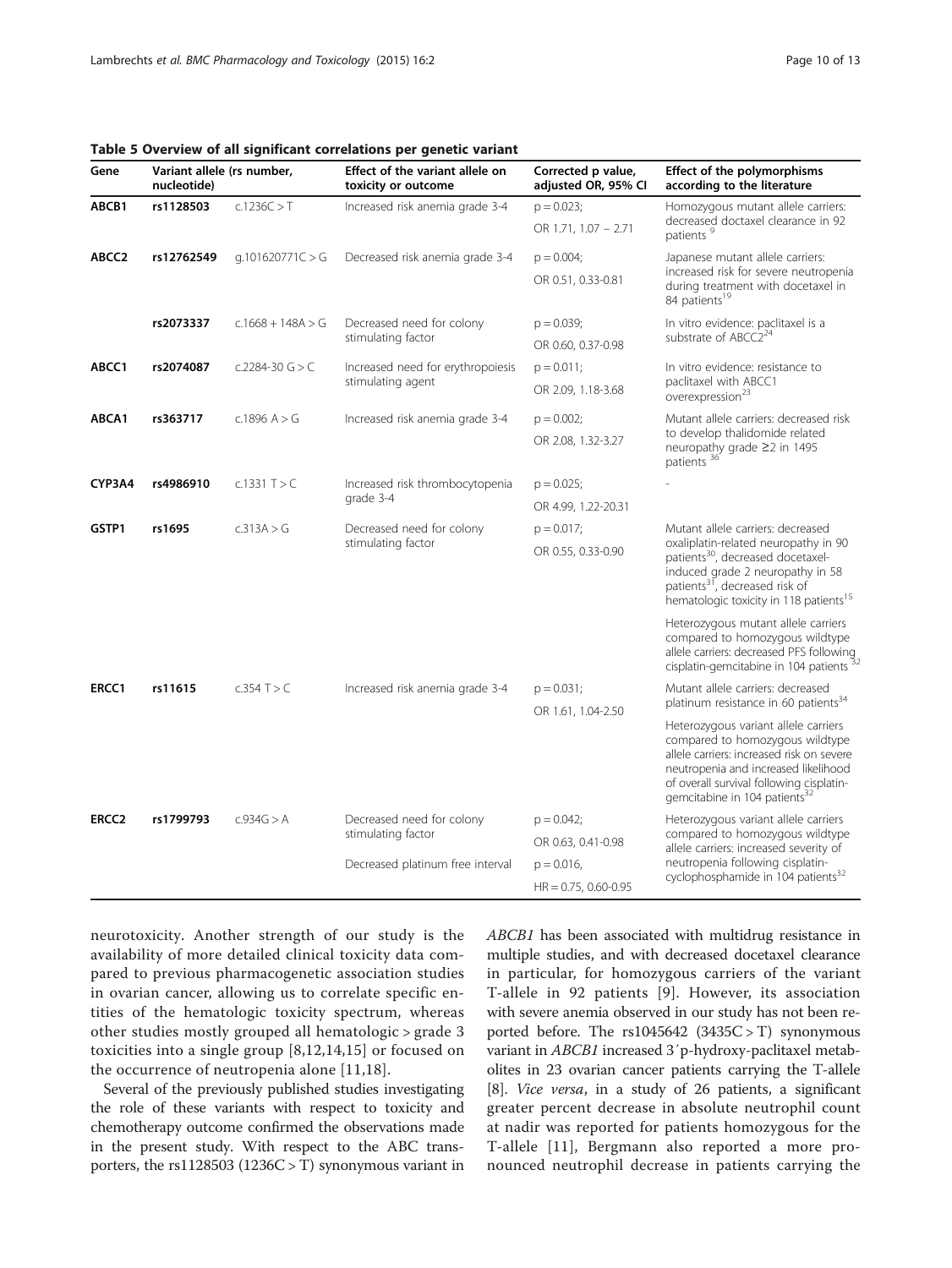T-allele in 92 ovarian cancer patients carrying the T-allele. [[18](#page-12-0)]. In our study, we failed to observe an association with grade ≥3 neutropenia or febrile neutropenia. Possibly, this is due to the fact that we analyzed grade ≥3 neutropenia whilst previous studies used absolute neutrophil decrease. A Japanese study demonstrated that carriers of the variant allele for rs12762549 (ABCC2,101620771 C > G) had an increased risk to develop docetaxel-induced leukopenia/ neutropenia in 84 patients [\[19\]](#page-12-0). In the current study, no such association was found, but we did find a significant association with anemia and PFI, thereby confirming the potential importance of this variant in mediating taxane transport. Notably, another variant in this gene, rs2073337  $(1668 + 148A > G)$ , was significantly correlated with CSF use. For rs363717 (1896  $A > G$ ) in ABCA1, which was selected based on its association with thalidomide-related peripheral neuropathy [\[36\]](#page-12-0), we did not observe a significant association with sensory neurotoxicity. We observed, however, a significant association of this variant with severe anemia ( $p = 0.001$ ), suggesting that ABCA1 is involved in the transport and metabolism of platinum or carboplatin, similar to its role in the transport of cholesterol [[40\]](#page-12-0).

With respect to the CYP genes, low CYP3A4 enzyme activity increased the conversion of paclitaxel towards its metabolite, while heterozygous patients for CYP2C8\*3 had a lower clearance of paclitaxel, suggesting the role of those genes in paclitaxel pharmacokinetics in a study of 38 patients [[14\]](#page-12-0). In 93 patients with ovarian cancer, Bergmann et al. observed an 11% reduction in paclitaxel clearance in carriers of the rs10509681 (1196A  $>$  G) variant G-allele in CYP2C8 [[16](#page-12-0)], whereas Leskelä et al. observed a correlation between neurotoxicity and these CYP2C8 and CYP3A5 variants in a study consisting of 118 patients [\[25\]](#page-12-0). In the present study, we failed however, to observe such associations. Another large study in ovarian cancer also failed to observe correlations with neurotoxicity for these variants in docetaxel or paclitaxel-treated patients [\[12\]](#page-12-0). We did observe, however, a significant association between rs4986910 (1331 T > C) in CYP3A4 and thrombocytopenia. Homozygous carriers of the rs1695  $(313A > G)$  variant G-allele in *GSTP1* have been associated with neuropathy in 90 patients receiving oxaliplatin-based chemotherapy [[30](#page-12-0)]. This association was not confirmed in our study, although a correlation with febrile neutropenia and CSF use was observed.

Finally, with respect to the excision repair genes, previous studies reported a correlation between severe neutropenia and the rs1799793 (934G > A) variant Aallele in ERCC2 in 104 ovarian cancer patients receiving a cisplatin-cyclophosphamide regimen [\[32\]](#page-12-0). In the current study, no correlation with severe neutropenia was described, although the rs1799793 (934 $G > A$ ) variant A-allele did correlate significantly with CSF use during treatment.

Additionally, we observed an improved PFI for rs1799793 (934G > A) GG-carriers. The largest study to date exploring the association between 27 selected variants and ovarian cancer survival, which was performed by the ovarian cancer association consortium (OCAC) in >10,000 cases [\[41](#page-12-0)], rs1799793 (934 $G > A$ ) was not tested. Nevertheless, in the high-grade serous sub-population of this large study, a significant correlation was found with another variant in  $ERCC2$  (rs50872 A > G) and outcome, confirming the potential importance of ERCC2 in mediating chemotherapy outcome. Unfortunately, rs50872 was not linked with rs1799793 (934G > A) ( $r^2$  = 0.06), indicating that these variants represent different association signals with ERCC2.

In summary, we observed the strongest associations between variants in ABC-transporters and anemia. The mechanism explaining why altered transport of cytotoxic chemotherapy affects erythropoiesis rather than granulopoiesis or thrombopoiesis is not yet understood. Possibly, these variants alter intracellular concentrations of the transported cytotoxic drug in a cell type-specific manner. Another possibility is that some cell types might be more sensitive to specific changes in the concentration of certain metabolites. On the other hand, it is also possible that the effect on erythropoiesis is caused by a specific role of the affected gene during erythropoiesis. For example, a prominent role for ABCB6 during erythropoiesis as a mitochondrial porphyrin transporter essential for heme biosynthesis, has been established [\[42\]](#page-12-0).

It is a limitation of the current study that the group for hematologic toxicity analysis included both single agent carboplatin as paclitaxel/carboplatin combination therapy although it is known that both regimens have a slightly different hematologic toxicity profile with more thrombocytopenia in carboplatin monotherapy compared to combination regimens, in our cohort the rate of grade 3–4 thrombocytopenia was 28% for carboplatin versus 18% for combination therapy. Apart from the fact that both regimens are included for hematologic analysis, this cohort is relatively homogenous including only data on first-line treatment in ovarian cancer patients with a uniform ethnicity (99% Caucasians), high number of optimal debulked patients and relatively uniform number of administered cycles of chemotherapy. To further reduce the problem of heterogeneity, pharmacogenetic research on prospective clinical trials including large populations of uniformly treated patients is warranted.

It should be noted that the candidate-gene approach employed so far selecting drug-related genes derived from platinum/taxane pharmacology only allows the analysis with candidate genes known to be involved in chemotherapy metabolism, transport or DNA repair. To discover *novel* genetic markers, other approaches such as whole-genome association studies or targeted resequencing of strong candidate genes to identify rare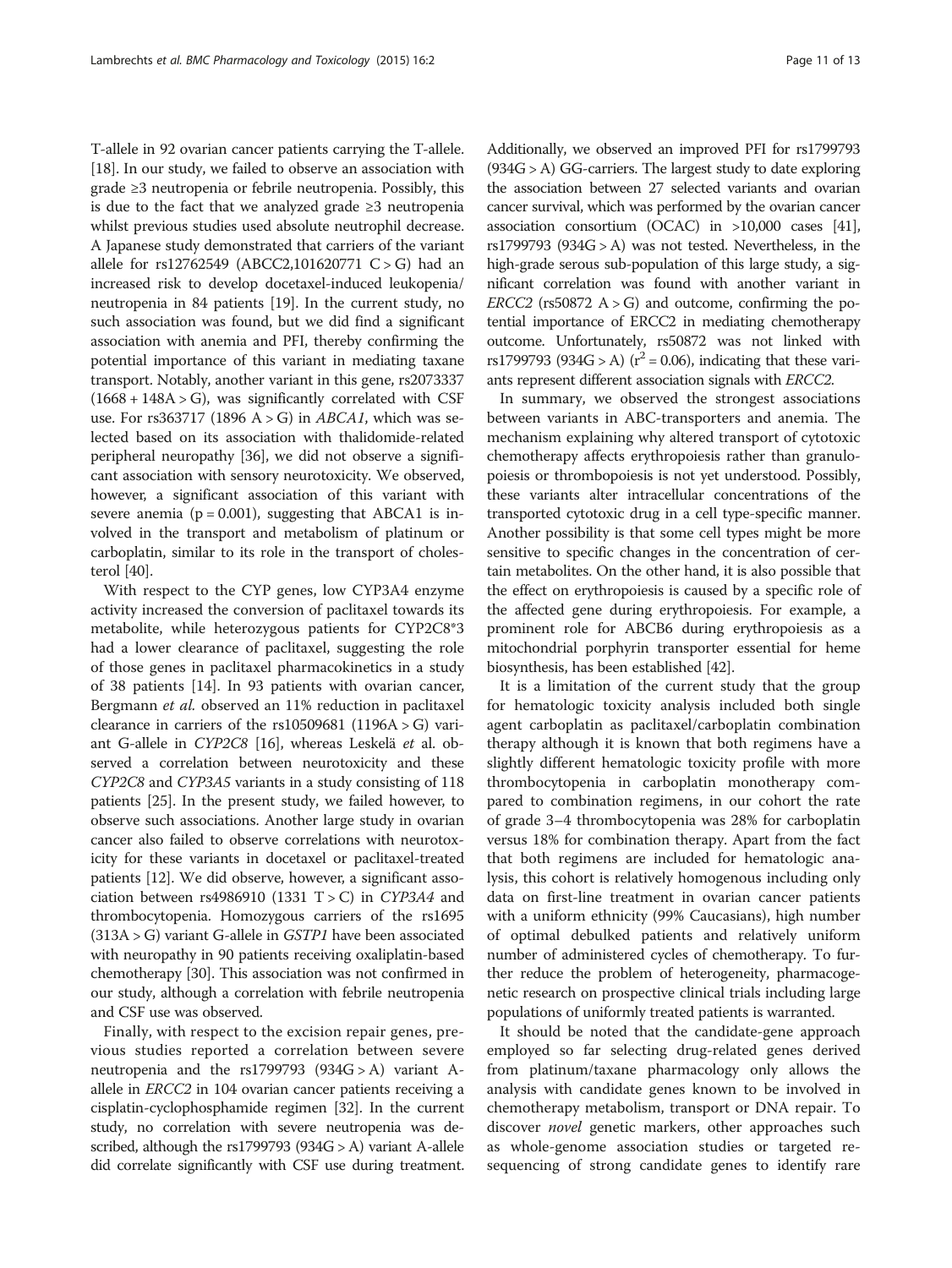<span id="page-11-0"></span>genetic variants, could be applied. In addition, other drug- or toxicity -related candidate genes relevant for paclitaxel-carboplatin treatment in ovarian cancer (such as GSTA-1 [[32\]](#page-12-0), MAD1L1 [\[43](#page-12-0)], OPRM1 [\[44\]](#page-12-0), TRPV1 [[44\]](#page-12-0), …) could be selected based on pharmacogenetic knowledge bases such as pharmGKB [\(www.pharmgkb.](http://www.pharmgkb.org) [org](http://www.pharmgkb.org)).

## **Conclusions**

The current study revealed a correlation between SNPs in genes involved in DNA repair or metabolism or transport of taxanes or platinum and toxicity or response to first-line chemotherapy in ovarian cancer, using a candidate-gene approach. Variants reported in this study may serve as biomarkers and contribute to the clinical decision-making of chemotherapy dose reductions, feasibility of chemotherapy in patients at-risk based on age and/or performance status, and use of supportive medication such as ESA or CSF. However, as none of the identified associations survived correction for multiple testing, our data are only hypothesisgenerating and still need independent validation. We plan to perform such a validation by performing genome-wide screens or targeted re-sequencing of candidate genes in a large multi-centered clinical trial.

# Additional files

[Additional file 1: Figure S1.](http://www.biomedcentral.com/content/supplementary/s40360-015-0001-5-s1.pptx) Study design for pharmacogenetic analyses. [Additional file 2: Table S1.](http://www.biomedcentral.com/content/supplementary/s40360-015-0001-5-s2.doc) Minor allele frequencies of the significant SNPs, calculated for all included patients (n = 322).

#### Abbreviations

SNP: Single nucleotide polymorphisms; DNA: Deoxyribonucleic acid; OR: Odds ratio; CI: Confidence interval; HR: Hazard Ratio; ATP: Adenosine 5′-triphosphate; ABCA1: ATP-binding cassette sub-family A, member 1; ABCB1: ATP-binding cassette, sub-family B, member 1; ABCC1: ATP-binding cassette, sub-family C, member 1; ABCC2: ATP-binding cassette sub-family C, member 2; ABCG2: ATP-binding cassette sub-familiy G, member 2; GSTP1: Glutathione S-transferase, pi 1; GSTT1: Glutathione S-transferase theta-1; GSTM1: Glutathione S-transferase mu-1; CYP3A4: Cytochrome P450, 3A4; CYP3A5: Cytochrome P450, 3A5; CYP2C8: Cytochrome P450, 2C8; CYP1B1: Cytochrome P450, 1B1; ERCC1: Excision repair cross-complementation group 1; ERCC2: Excision repair cross-complementation group 2; XRCC1: X-ray repair cross-complementing protein 1; SLCO1B3: Solute carrier organic anion transporter family member 1B3; SLC12A6: Solute carrier family 12 member 6; MAPT: Microtubule-associated protein tau; TUBB: Tubulin, beta class I; TP53: Tumor protein p53; SERPINB2: Serpin Peptidase Inhibitor, Clade B (Ovalbumin), Member 2; PPARD: Peroxisome Proliferator-Activated Receptor Delta; ICAM 1: Intercellular Adhesion Molecule 1; CSF: Colony stimulating factor; ESA: Erythropoiesis stimulating agent; BGOG: Belgian and Luxembourg Gynaecologic Oncology Group (BGOG); FIGO: International Federation of Gynecology and Obstetrics; CT: Computed tomography; CA 125: Cancer antigen 125; CTCAE: Common Terminology for Adverse Events; PFI: Platinum-free interval; OS: Overall survival; AUC: Area under the curve; OC: Ovarian Cancer; NSCLC: Non-small cell lung carcinoma; FDR: False discovery rate.

#### Competing interests

The authors declare that they have no competing interests.

#### Authors' contributions

SL: wrote manuscript, performed research, analyzed data; DL: designed research, performed research, analyzed data; ED: contributed new patients and data; EVN: contributed new patients and data; DS: performed research; PRD: contributed new patients and data; VR: contributed new patients and data; PV: contributed new patients and data; DL: contributed new patients and data; FA: contributed new patients and data; PN: contributed new patients and data; KL: contributed new patients and data; IV: designed research, contributed new patients and data. All authors read and approved the final manuscript.

#### Acknowledgements

This research project was financially supported by the Federal Public service of health, food chain safety and environment of Belgium, through the initiative 'Cancer Plan – action 29' Project KPC\_29\_054 (KankerPlanCancer@health.fgov.be).

#### Author details

<sup>1</sup> Division of Gynaecologic Oncology and Leuven Cancer Institute, University Hospitals Leuven, KU Leuven, Herestraat 49, 3000 Leuven, Belgium. <sup>2</sup>Vesalius Research Center, VIB, Leuven, Herestraat 49, Box 912, 3000 Leuven, Belgium. <sup>3</sup>Laboratory for Translational Genetics, Department of Oncology, KU Leuven Herestraat 49, 3000 Leuven, Belgium. <sup>4</sup>Oncologisch Centrum, Algemeen Ziekenhuis Groeninge, Loofstraat 43, 8500 Kortrijk, Belgium. <sup>5</sup>Dienst Oncologie, Algemeen Ziekenhuis Sint Lucas, Groenebriel 1, 9000 Gent, Belgium. <sup>6</sup>Dienst Medische Oncologie, Onze-Lieve-Vrouwziekenhuis, Moorselbaan 164, 9300 Aalst, Belgium. <sup>7</sup>Dienst Medische Oncologie, Jessa Ziekenhuis, Stadsomvaart 11, 3500 Hasselt, Belgium.

#### Received: 20 July 2014 Accepted: 11 February 2015 Published online: 27 February 2015

#### References

- 1. Ferlay J, Parkin DM, Steliarova-Foucher E. Estimates of cancer incidence and mortality in Europe in 2008. Eur J Cancer. 2010;46:765–81.
- 2. Cannistra SA. Cancer of the ovary. N Engl J Med. 2004;351:2519–29. 3. du Bois A, Luck HJ, Meier W, Adams HP, Mobus V, Costa S, et al. A randomized clinical trial of cisplatin/paclitaxel versus carboplatin/paclitaxel
- as first-line treatment of ovarian cancer. J Natl Cancer Inst. 2003;95:1320–9. 4. du Bois A, Herrstedt J, Hardy-Bessard AC, Muller HH, Harter P, Kristensen G,
- et al. Phase III trial of carboplatin plus paclitaxel with or without gemcitabine in first-line treatment of epithelial ovarian cancer. J Clin Oncol. 2010;28:4162–9.
- 5. Pfisterer J, Weber B, Reuss A, Kimmig R, du Bois A, Wagner U, et al. Randomized phase III trial of topotecan following carboplatin and paclitaxel in first-line treatment of advanced ovarian cancer: a gynecologic cancer intergroup trial of the AGO-OVAR and GINECO. J Natl Cancer Inst. 2006;98:1036–45.
- 6. Ozols RF, Bundy BN, Greer BE, Fowler JM, Clarke-Pearson D, Burger RA, et al. Phase III trial of carboplatin and paclitaxel compared with cisplatin and paclitaxel in patients with optimally resected stage III ovarian cancer: a Gynecologic Oncology Group study. J Clin Oncol. 2003;21:3194–200.
- 7. Aapro MS, Cameron DA, Pettengell R, Bohlius J, Crawford J, Ellis M, et al. EORTC guidelines for the use of granulocyte-colony stimulating factor to reduce the incidence of chemotherapy-induced febrile neutropenia in adult patients with lymphomas and solid tumours. Eur J Cancer. 2006;42:2433–53.
- 8. Nakajima M, Fujiki Y, Kyo S, Kanaya T, Nakamura M, Maida Y, et al. Pharmacokinetics of paclitaxel in ovarian cancer patients and genetic polymorphisms of CYP2C8, CYP3A4, and MDR1. J Clin Pharmacol. 2005;45:674–82.
- 9. Bosch TM, Huitema AD, Doodeman VD, Jansen R, Witteveen E, Smit WM, et al. Pharmacogenetic screening of CYP3A and ABCB1 in relation to population pharmacokinetics of docetaxel. Clin Cancer Res. 2006;12:5786–93.
- 10. Henningsson A, Marsh S, Loos WJ, Karlsson MO, Garsa A, Mross K, et al. Association of CYP2C8, CYP3A4, CYP3A5, and ABCB1 polymorphisms with the pharmacokinetics of paclitaxel. Clin Cancer Res. 2005;11:8097–104.
- 11. Sissung TM, Mross K, Steinberg SM, Behringer D, Figg WD, Sparreboom A, et al. Association of ABCB1 genotypes with paclitaxel-mediated peripheral neuropathy and neutropenia. Eur J Cancer. 2006;42:2893–6.